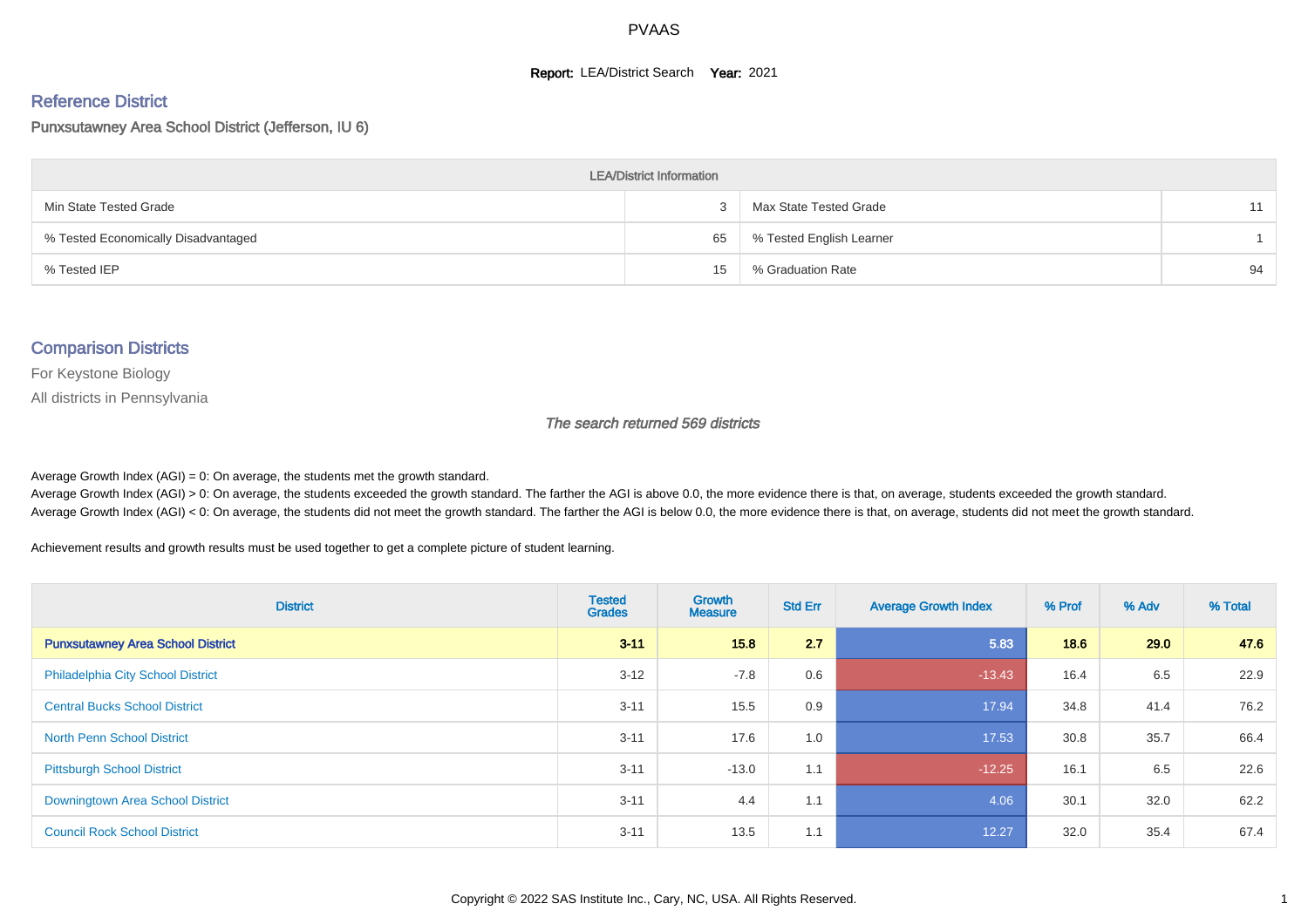| <b>District</b>                           | <b>Tested</b><br><b>Grades</b> | <b>Growth</b><br><b>Measure</b> | <b>Std Err</b> | <b>Average Growth Index</b> | % Prof | % Adv | % Total |
|-------------------------------------------|--------------------------------|---------------------------------|----------------|-----------------------------|--------|-------|---------|
| <b>Punxsutawney Area School District</b>  | $3 - 11$                       | 15.8                            | 2.7            | 5.83                        | 18.6   | 29.0  | 47.6    |
| <b>Bethlehem Area School District</b>     | $3 - 11$                       | $-4.5$                          | 1.1            | $-3.91$                     | 20.4   | 11.3  | 31.7    |
| <b>Parkland School District</b>           | $3 - 11$                       | $-3.7$                          | 1.2            | $-3.17$                     | 31.4   | 30.6  | 62.0    |
| <b>West Chester Area School District</b>  | $3 - 11$                       | $-2.1$                          | 1.2            | $-1.83$                     | 36.4   | 23.2  | 59.6    |
| <b>Reading School District</b>            | $3 - 11$                       | 4.3                             | 1.2            | 3.71                        | 16.8   | 6.0   | 22.8    |
| <b>East Penn School District</b>          | $3 - 11$                       | 8.9                             | 1.2            | 7.61                        | 32.8   | 26.4  | 59.2    |
| <b>Cumberland Valley School District</b>  | $3 - 12$                       | 18.6                            | 1.2            | 15.79                       | 31.3   | 39.2  | 70.5    |
| <b>Spring-Ford Area School District</b>   | $3 - 11$                       | 16.6                            | 1.2            | 14.02                       | 30.4   | 45.3  | 75.7    |
| <b>Lower Merion School District</b>       | $3 - 11$                       | 18.9                            | 1.2            | 15.42                       | 29.4   | 48.6  | 78.0    |
| <b>Central Dauphin School District</b>    | $3 - 11$                       | $-5.2$                          | 1.2            | $-4.24$                     | 29.3   | 8.7   | 38.0    |
| <b>Chambersburg Area School District</b>  | $3 - 11$                       | $-5.6$                          | 1.3            | $-4.42$                     | 24.2   | 15.2  | 39.4    |
| <b>North Allegheny School District</b>    | $3 - 11$                       | 18.0                            | 1.3            | 14.25                       | 30.5   | 42.9  | 73.4    |
| <b>Hempfield School District</b>          | $3 - 11$                       | 13.4                            | 1.3            | 10.53                       | 29.9   | 36.8  | 66.7    |
| <b>Pennsbury School District</b>          | $3 - 11$                       | 5.6                             | 1.3            | 4.38                        | 37.7   | 27.7  | 65.4    |
| <b>Easton Area School District</b>        | $3 - 12$                       | 6.3                             | 1.3            | 4.91                        | 24.1   | 13.0  | 37.1    |
| <b>West Shore School District</b>         | $3 - 12$                       | 2.2                             | 1.3            | 1.68                        | 31.8   | 15.2  | 47.1    |
| <b>Neshaminy School District</b>          | $3 - 11$                       | $8.6\,$                         | 1.3            | 6.56                        | 31.3   | 23.9  | 55.2    |
| <b>State College Area School District</b> | $3 - 11$                       | 24.5                            | 1.3            | 18.59                       | 31.9   | 46.9  | 78.8    |
| Mt Lebanon School District                | $3 - 11$                       | 2.4                             | 1.3            | 1.79                        | 39.3   | 37.4  | 76.8    |
| <b>Upper Darby School District</b>        | $3 - 12$                       | 11.2                            | 1.4            | 8.28                        | 23.8   | 11.8  | 35.6    |
| <b>Allentown City School District</b>     | $3 - 12$                       | $-16.9$                         | 1.4            | $-12.37$                    | 5.9    | 0.4   | 6.3     |
| <b>Haverford Township School District</b> | $3 - 11$                       | 1.4                             | 1.4            | 1.05                        | 36.7   | 26.3  | 63.0    |
| <b>Millcreek Township School District</b> | $3 - 11$                       | 9.1                             | 1.4            | 6.61                        | 34.5   | 30.1  | 64.6    |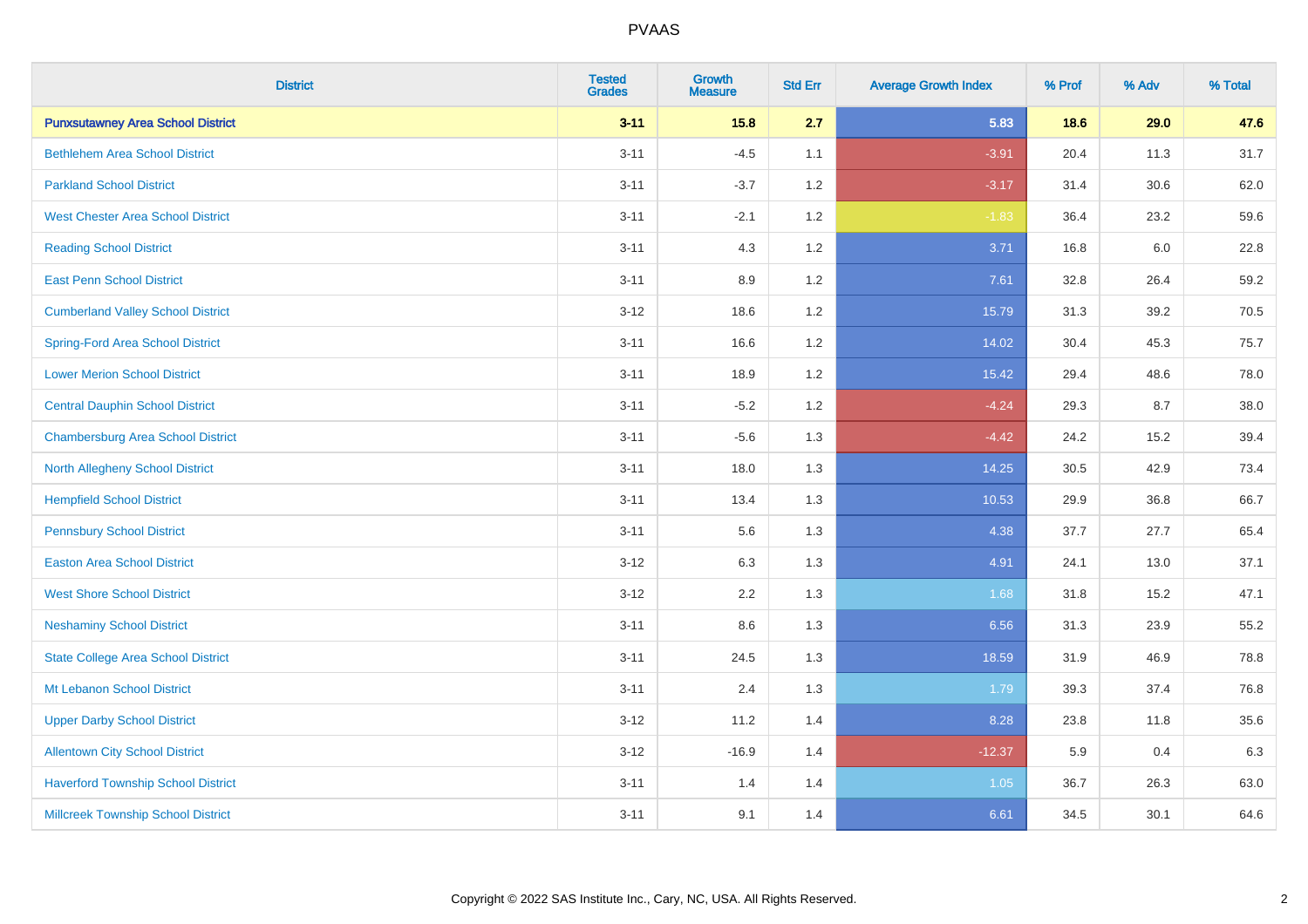| <b>District</b>                             | <b>Tested</b><br><b>Grades</b> | <b>Growth</b><br><b>Measure</b> | <b>Std Err</b> | <b>Average Growth Index</b> | % Prof | % Adv | % Total |
|---------------------------------------------|--------------------------------|---------------------------------|----------------|-----------------------------|--------|-------|---------|
| <b>Punxsutawney Area School District</b>    | $3 - 11$                       | 15.8                            | 2.7            | 5.83                        | 18.6   | 29.0  | 47.6    |
| <b>Lancaster School District</b>            | $3 - 12$                       | $-10.0$                         | 1.4            | $-7.22$                     | 9.0    | 3.9   | 12.8    |
| <b>Bristol Township School District</b>     | $3 - 11$                       | $-7.4$                          | 1.4            | $-5.32$                     | 13.8   | 4.6   | 18.4    |
| <b>Boyertown Area School District</b>       | $3 - 11$                       | $-2.9$                          | 1.4            | $-2.06$                     | 30.8   | 22.6  | 53.4    |
| <b>Dallastown Area School District</b>      | $3 - 11$                       | 19.9                            | 1.4            | 14.14                       | 36.8   | 34.2  | 71.0    |
| <b>Williamsport Area School District</b>    | $3 - 11$                       | $-11.7$                         | 1.4            | $-8.29$                     | 18.2   | 10.5  | 28.7    |
| <b>Seneca Valley School District</b>        | $3 - 11$                       | $0.8\,$                         | 1.4            | 0.54                        | 40.6   | 25.2  | 65.8    |
| <b>Souderton Area School District</b>       | $3 - 11$                       | 18.5                            | 1.4            | 12.86                       | 39.2   | 31.2  | 70.4    |
| East Stroudsburg Area School District       | $3 - 11$                       | $-4.9$                          | 1.4            | $-3.38$                     | 22.7   | 12.5  | 35.2    |
| <b>Avon Grove School District</b>           | $3 - 10$                       | 7.6                             | 1.4            | 5.29                        | 33.7   | 33.2  | 67.0    |
| <b>Erie City School District</b>            | $3-12$                         | $-4.5$                          | 1.4            | $-3.09$                     | 13.4   | 6.7   | 20.1    |
| <b>Manheim Township School District</b>     | $3 - 12$                       | 10.9                            | 1.5            | 7.51                        | 30.9   | 31.0  | 61.9    |
| <b>Wilson School District</b>               | $3 - 12$                       | $0.5\,$                         | 1.5            | 0.32                        | 30.4   | 25.5  | 55.9    |
| <b>Pennridge School District</b>            | $3 - 10$                       | 7.4                             | 1.5            | 5.10                        | 32.0   | 27.6  | 59.6    |
| <b>Penn Manor School District</b>           | $3 - 11$                       | 7.1                             | 1.5            | 4.82                        | 26.7   | 20.5  | 47.2    |
| <b>Butler Area School District</b>          | $3 - 11$                       | $-14.1$                         | 1.5            | $-9.60$                     | 26.4   | 11.1  | 37.5    |
| <b>Central York School District</b>         | $3-12$                         | 12.9                            | 1.5            | 8.64                        | 31.4   | 24.1  | 55.5    |
| <b>Perkiomen Valley School District</b>     | $3 - 11$                       | 2.7                             | 1.5            | 1.83                        | 35.0   | 25.3  | 60.3    |
| <b>Centennial School District</b>           | $3 - 10$                       | 1.5                             | 1.5            | 0.98                        | 23.6   | 12.4  | 36.0    |
| <b>Altoona Area School District</b>         | $3 - 12$                       | 0.1                             | 1.5            | 0.07                        | 29.0   | 13.8  | 42.8    |
| Owen J Roberts School District              | $3 - 11$                       | $-3.5$                          | 1.5            | $-2.27$                     | 36.8   | 24.4  | 61.2    |
| Pennsylvania Cyber Charter School           | $3 - 11$                       | 0.6                             | 1.5            | 0.37                        | 20.8   | 8.1   | 28.9    |
| <b>Quakertown Community School District</b> | $3 - 12$                       | $-4.3$                          | 1.5            | $-2.79$                     | 33.8   | 20.1  | 53.8    |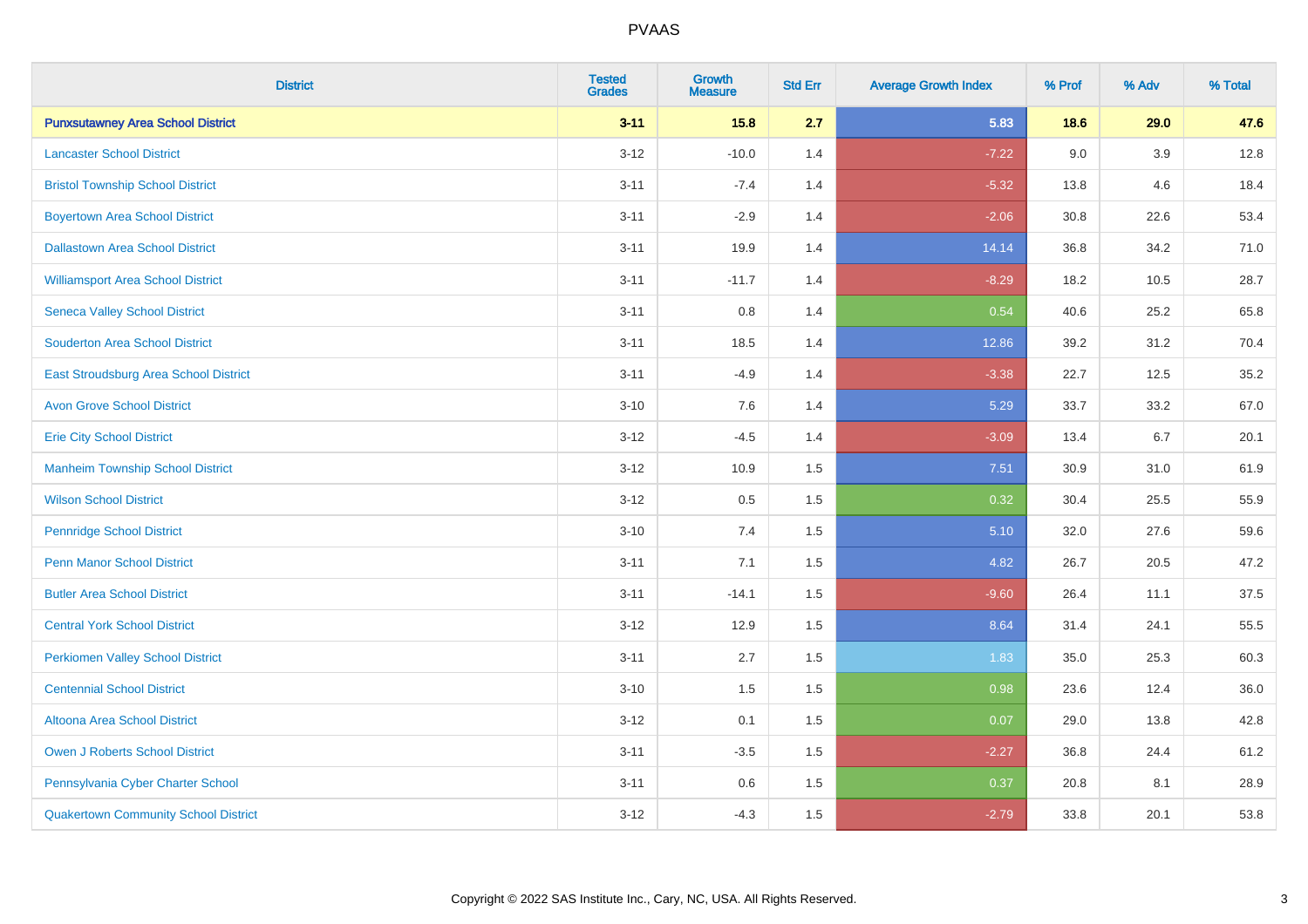| <b>District</b>                                    | <b>Tested</b><br><b>Grades</b> | <b>Growth</b><br><b>Measure</b> | <b>Std Err</b> | <b>Average Growth Index</b> | % Prof | % Adv | % Total |
|----------------------------------------------------|--------------------------------|---------------------------------|----------------|-----------------------------|--------|-------|---------|
| <b>Punxsutawney Area School District</b>           | $3 - 11$                       | 15.8                            | 2.7            | 5.83                        | 18.6   | 29.0  | 47.6    |
| <b>Canon-Mcmillan School District</b>              | $3 - 11$                       | $-5.0$                          | $1.5\,$        | $-3.25$                     | 30.8   | 28.5  | 59.3    |
| Northampton Area School District                   | $3 - 11$                       | 3.2                             | 1.5            | 2.05                        | 29.8   | 17.9  | 47.7    |
| <b>Commonwealth Charter Academy Charter School</b> | $3 - 10$                       | 4.2                             | 1.6            | 2.68                        | 27.0   | 15.6  | 42.5    |
| <b>Hazleton Area School District</b>               | $3 - 11$                       | 6.0                             | 1.6            | 3.85                        | 20.5   | 9.0   | 29.5    |
| <b>Cornwall-Lebanon School District</b>            | $3 - 11$                       | 8.2                             | 1.6            | 5.24                        | 28.0   | 20.5  | 48.6    |
| <b>Bensalem Township School District</b>           | $3 - 11$                       | 1.0                             | 1.6            | 0.63                        | 24.3   | 10.7  | 34.9    |
| <b>Armstrong School District</b>                   | $3 - 11$                       | $9.8\,$                         | 1.6            | 6.22                        | 32.8   | 24.6  | 57.4    |
| <b>Methacton School District</b>                   | $3 - 11$                       | 11.0                            | 1.6            | 6.94                        | 36.0   | 33.6  | 69.6    |
| <b>Abington School District</b>                    | $3 - 10$                       | 0.9                             | 1.6            | 0.57                        | 29.7   | 28.7  | 58.4    |
| <b>Ridley School District</b>                      | $3 - 12$                       | 0.3                             | 1.6            | 0.21                        | 32.0   | 10.7  | 42.6    |
| <b>Mifflin County School District</b>              | $3 - 11$                       | 12.3                            | 1.6            | 7.69                        | 35.1   | 15.1  | 50.3    |
| <b>Norwin School District</b>                      | $3 - 11$                       | $-1.1$                          | 1.6            | $-0.70$                     | 37.7   | 27.6  | 65.2    |
| <b>Stroudsburg Area School District</b>            | $3 - 11$                       | 7.5                             | 1.6            | 4.70                        | 30.4   | 18.3  | 48.7    |
| <b>Hempfield Area School District</b>              | $3 - 12$                       | $-10.2$                         | 1.6            | $-6.37$                     | 28.1   | 19.2  | 47.3    |
| <b>York Co School Of Technology</b>                | $9 - 12$                       | $-10.9$                         | 1.6            | $-6.79$                     | 22.6   | 4.0   | 26.6    |
| <b>Governor Mifflin School District</b>            | $3 - 11$                       | $-4.4$                          | 1.6            | $-2.69$                     | 30.3   | 7.7   | 38.0    |
| <b>Coatesville Area School District</b>            | $3 - 11$                       | $-9.5$                          | 1.6            | $-5.81$                     | 12.8   | 3.3   | 16.2    |
| <b>Hatboro-Horsham School District</b>             | $3 - 11$                       | $-2.7$                          | 1.6            | $-1.65$                     | 27.9   | 17.9  | 45.8    |
| <b>Delaware Valley School District</b>             | $3 - 11$                       | 15.7                            | 1.6            | 9.62                        | 36.7   | 32.1  | 68.8    |
| Mechanicsburg Area School District                 | $3 - 11$                       | $-5.7$                          | 1.6            | $-3.48$                     | 35.1   | 16.0  | 51.2    |
| <b>Hollidaysburg Area School District</b>          | $3 - 11$                       | $-2.7$                          | 1.6            | $-1.64$                     | 32.6   | 15.2  | 47.8    |
| <b>Colonial School District</b>                    | $3 - 11$                       | 22.1                            | 1.6            | 13.55                       | 27.2   | 43.5  | 70.6    |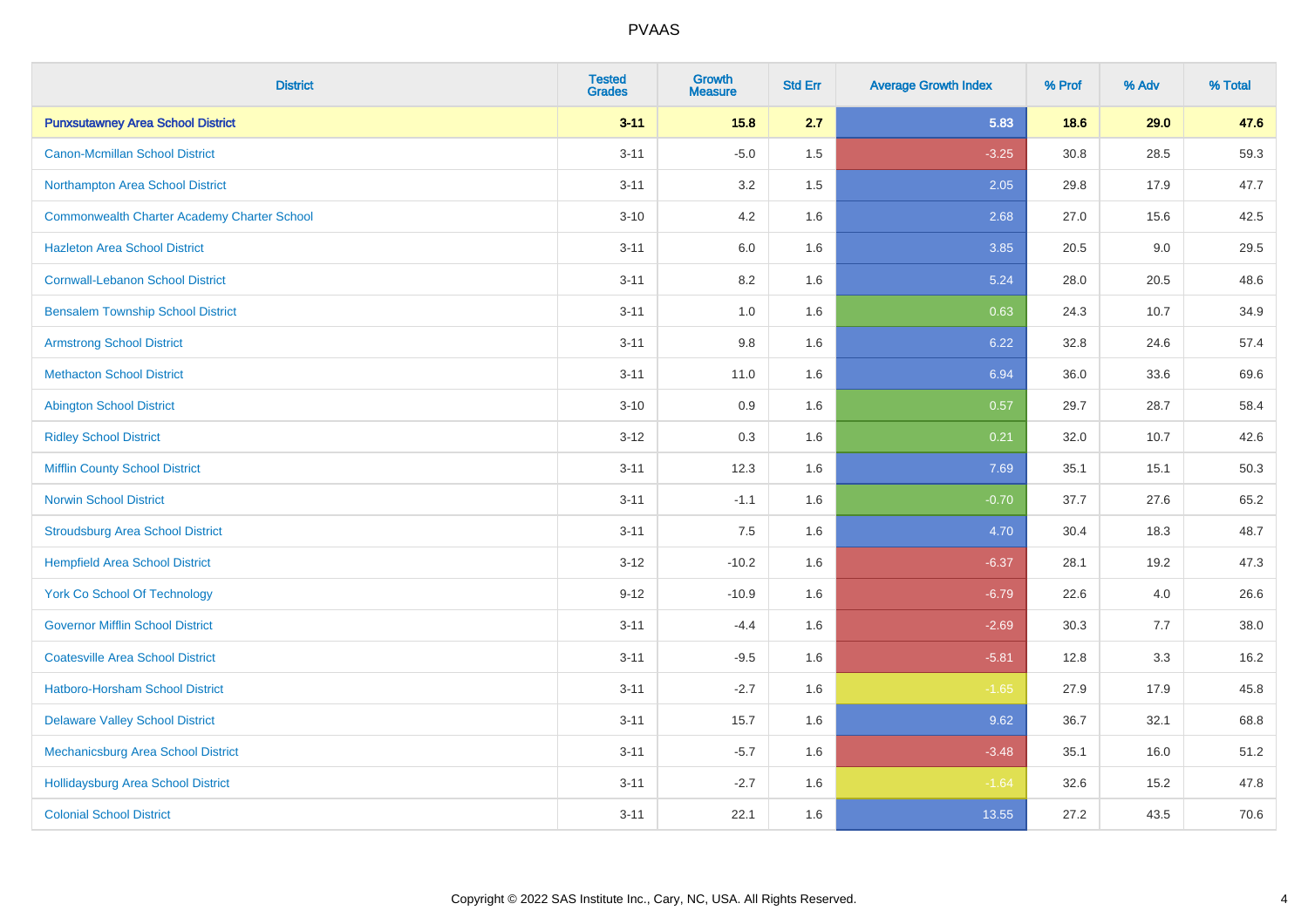| <b>District</b>                               | <b>Tested</b><br><b>Grades</b> | <b>Growth</b><br><b>Measure</b> | <b>Std Err</b> | <b>Average Growth Index</b> | % Prof | % Adv | % Total |
|-----------------------------------------------|--------------------------------|---------------------------------|----------------|-----------------------------|--------|-------|---------|
| <b>Punxsutawney Area School District</b>      | $3 - 11$                       | 15.8                            | 2.7            | 5.83                        | 18.6   | 29.0  | 47.6    |
| <b>Warren County School District</b>          | $3 - 11$                       | $-0.1$                          | 1.6            | $-0.06$                     | 26.7   | 9.7   | 36.4    |
| <b>Nazareth Area School District</b>          | $3 - 11$                       | $-2.5$                          | 1.7            | $-1.53$                     | 29.2   | 24.6  | 53.8    |
| <b>Norristown Area School District</b>        | $3 - 12$                       | $-25.4$                         | 1.7            | $-15.35$                    | 10.6   | 1.8   | 12.4    |
| <b>Kennett Consolidated School District</b>   | $3 - 11$                       | $-10.4$                         | 1.7            | $-6.27$                     | 28.7   | 14.0  | 42.7    |
| <b>Whitehall-Coplay School District</b>       | $3 - 11$                       | 11.8                            | 1.7            | 7.06                        | 32.3   | 21.7  | 54.0    |
| <b>Pine-Richland School District</b>          | $3 - 11$                       | 9.3                             | 1.7            | 5.56                        | 42.3   | 35.8  | 78.1    |
| <b>South Western School District</b>          | $3 - 12$                       | 2.5                             | 1.7            | 1.48                        | 36.2   | 19.7  | 55.9    |
| <b>Conestoga Valley School District</b>       | $3 - 11$                       | 2.4                             | 1.7            | 1.43                        | 35.0   | 23.5  | 58.5    |
| <b>Ephrata Area School District</b>           | $3 - 11$                       | 6.8                             | 1.7            | 4.08                        | 31.6   | 17.1  | 48.8    |
| <b>Abington Heights School District</b>       | $3 - 11$                       | 6.7                             | 1.7            | 4.00                        | 33.8   | 31.7  | 65.5    |
| <b>Bethel Park School District</b>            | $3 - 11$                       | $-4.4$                          | 1.7            | $-2.62$                     | 40.1   | 27.3  | 67.4    |
| <b>Elizabethtown Area School District</b>     | $3 - 12$                       | 7.1                             | 1.7            | 4.19                        | 36.4   | 27.6  | 64.0    |
| <b>Garnet Valley School District</b>          | $3 - 10$                       | 0.2                             | 1.7            | 0.13                        | 34.9   | 26.4  | 61.3    |
| <b>Wissahickon School District</b>            | $3 - 10$                       | $-5.3$                          | 1.7            | $-3.14$                     | 27.5   | 29.0  | 56.6    |
| <b>Exeter Township School District</b>        | $3 - 11$                       | $-1.0$                          | 1.7            | $-0.58$                     | 27.2   | 15.6  | 42.8    |
| <b>Conewago Valley School District</b>        | $3 - 12$                       | 7.6                             | 1.7            | 4.46                        | 41.3   | 19.4  | 60.6    |
| <b>Peters Township School District</b>        | $3 - 11$                       | 14.1                            | 1.7            | 8.16                        | 35.2   | 41.6  | 76.8    |
| <b>Carlisle Area School District</b>          | $3 - 11$                       | $-5.2$                          | 1.7            | $-2.99$                     | 28.0   | 19.3  | 47.3    |
| <b>Unionville-Chadds Ford School District</b> | $3 - 11$                       | 15.8                            | 1.7            | 9.12                        | 31.2   | 48.0  | 79.2    |
| <b>Springfield School District</b>            | $3 - 11$                       | 1.2                             | 1.7            | 0.69                        | 31.8   | 25.2  | 56.9    |
| <b>Shaler Area School District</b>            | $3 - 11$                       | $-2.1$                          | 1.8            | $-1.18$                     | 32.0   | 13.0  | 45.0    |
| <b>Penn-Trafford School District</b>          | $3 - 11$                       | 2.9                             | 1.8            | 1.68                        | 46.3   | 26.2  | 72.5    |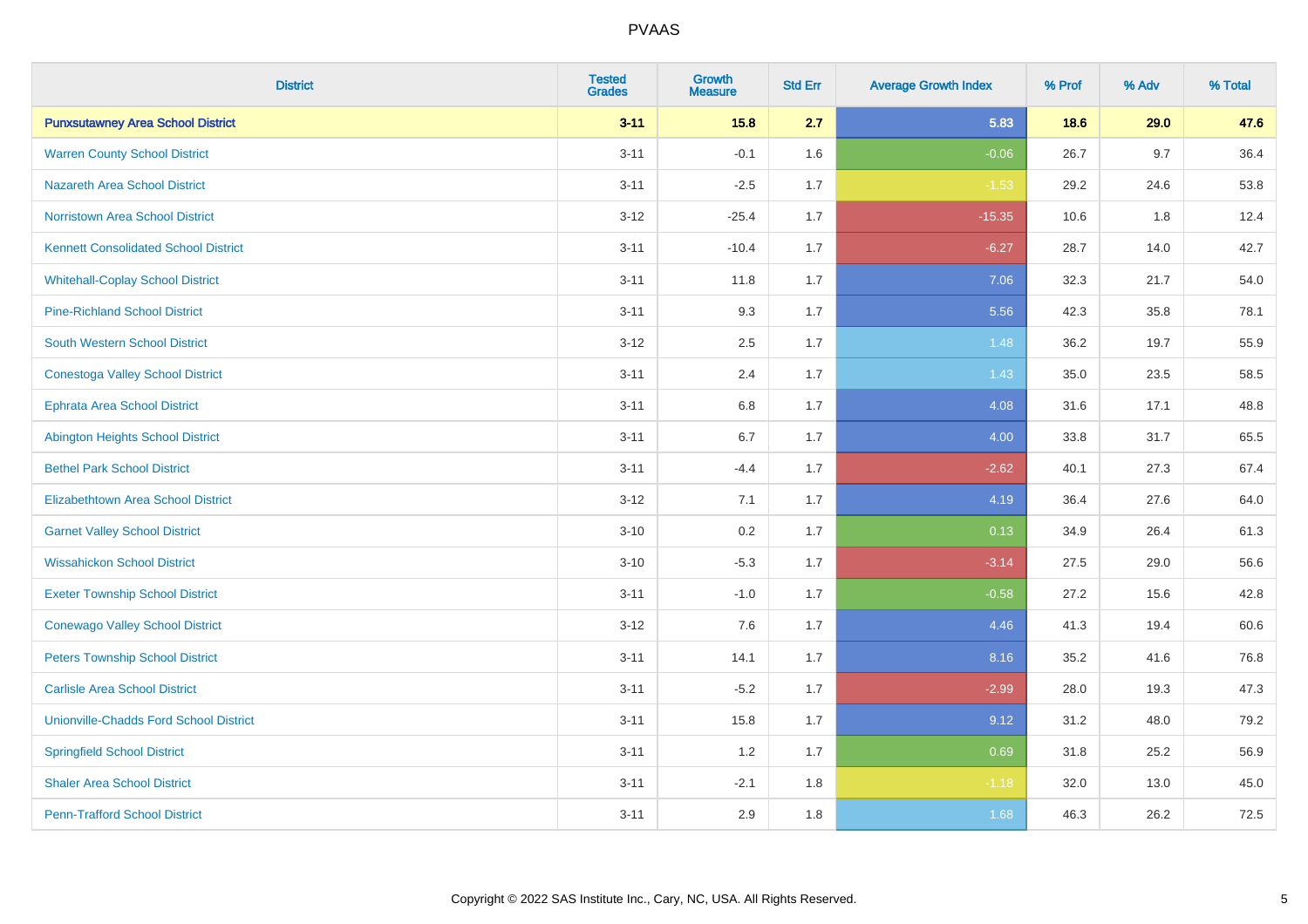| <b>District</b>                             | <b>Tested</b><br><b>Grades</b> | <b>Growth</b><br><b>Measure</b> | <b>Std Err</b> | <b>Average Growth Index</b> | % Prof | % Adv | % Total  |
|---------------------------------------------|--------------------------------|---------------------------------|----------------|-----------------------------|--------|-------|----------|
| <b>Punxsutawney Area School District</b>    | $3 - 11$                       | 15.8                            | 2.7            | 5.83                        | 18.6   | 29.0  | 47.6     |
| <b>Shippensburg Area School District</b>    | $3 - 11$                       | 0.5                             | 1.8            | 0.26                        | 23.5   | 22.8  | 46.3     |
| <b>Upper Saint Clair School District</b>    | $3 - 11$                       | 13.8                            | 1.8            | 7.86                        | 32.2   | 44.5  | 76.7     |
| <b>Oxford Area School District</b>          | $3 - 11$                       | $-3.1$                          | 1.8            | $-1.77$                     | 27.5   | 14.5  | 42.0     |
| <b>Lower Dauphin School District</b>        | $3 - 11$                       | 5.3                             | 1.8            | 3.03                        | 30.6   | 26.8  | 57.5     |
| <b>York City School District</b>            | $3 - 12$                       | $-17.7$                         | 1.8            | $-10.05$                    | 3.2    | 0.7   | 3.9      |
| <b>Keystone Central School District</b>     | $3 - 11$                       | 3.6                             | 1.8            | 2.04                        | 27.1   | 14.6  | 41.8     |
| <b>Penn-Delco School District</b>           | $3 - 11$                       | 1.3                             | 1.8            | 0.75                        | 26.5   | 12.6  | 39.1     |
| <b>Trinity Area School District</b>         | $3 - 11$                       | $-8.7$                          | 1.8            | $-4.87$                     | 20.9   | 9.8   | $30.8\,$ |
| Pocono Mountain School District             | $3 - 12$                       | $-4.3$                          | 1.8            | $-2.43$                     | 35.5   | 17.1  | 52.6     |
| <b>Waynesboro Area School District</b>      | $3 - 12$                       | 3.0                             | 1.8            | 1.67                        | 26.0   | 23.5  | 49.5     |
| <b>North Hills School District</b>          | $3 - 11$                       | $-15.8$                         | 1.8            | $-8.84$                     | 26.4   | 19.8  | 46.2     |
| Palmyra Area School District                | $3 - 11$                       | 16.2                            | 1.8            | 9.02                        | 38.8   | 34.0  | 72.8     |
| <b>Moon Area School District</b>            | $3 - 11$                       | 1.5                             | 1.8            | 0.86                        | 34.5   | 25.5  | 60.0     |
| <b>Upper Dublin School District</b>         | $3 - 12$                       | 2.1                             | 1.8            | 1.19                        | 34.7   | 30.0  | 64.7     |
| South Fayette Township School District      | $3 - 11$                       | 6.0                             | 1.8            | 3.33                        | 32.2   | 38.3  | 70.5     |
| Northeastern York School District           | $3 - 11$                       | 3.8                             | 1.8            | 2.11                        | 32.7   | 21.0  | 53.7     |
| Northern York County School District        | $3 - 11$                       | 8.4                             | 1.8            | 4.63                        | 24.3   | 23.1  | 47.4     |
| <b>Pleasant Valley School District</b>      | $3 - 11$                       | $-3.3$                          | 1.8            | $-1.80$                     | 28.5   | 10.4  | 39.0     |
| <b>Solanco School District</b>              | $3 - 11$                       | 2.2                             | 1.8            | 1.18                        | 27.2   | 15.0  | 42.3     |
| <b>Southern York County School District</b> | $3 - 11$                       | 15.5                            | 1.8            | 8.48                        | 37.6   | 29.2  | 66.8     |
| <b>Phoenixville Area School District</b>    | $3 - 11$                       | 7.3                             | 1.8            | 3.96                        | 32.3   | 27.6  | 59.8     |
| <b>South Eastern School District</b>        | $3 - 11$                       | $-1.0$                          | 1.8            | $-0.55$                     | 36.4   | 17.1  | 53.5     |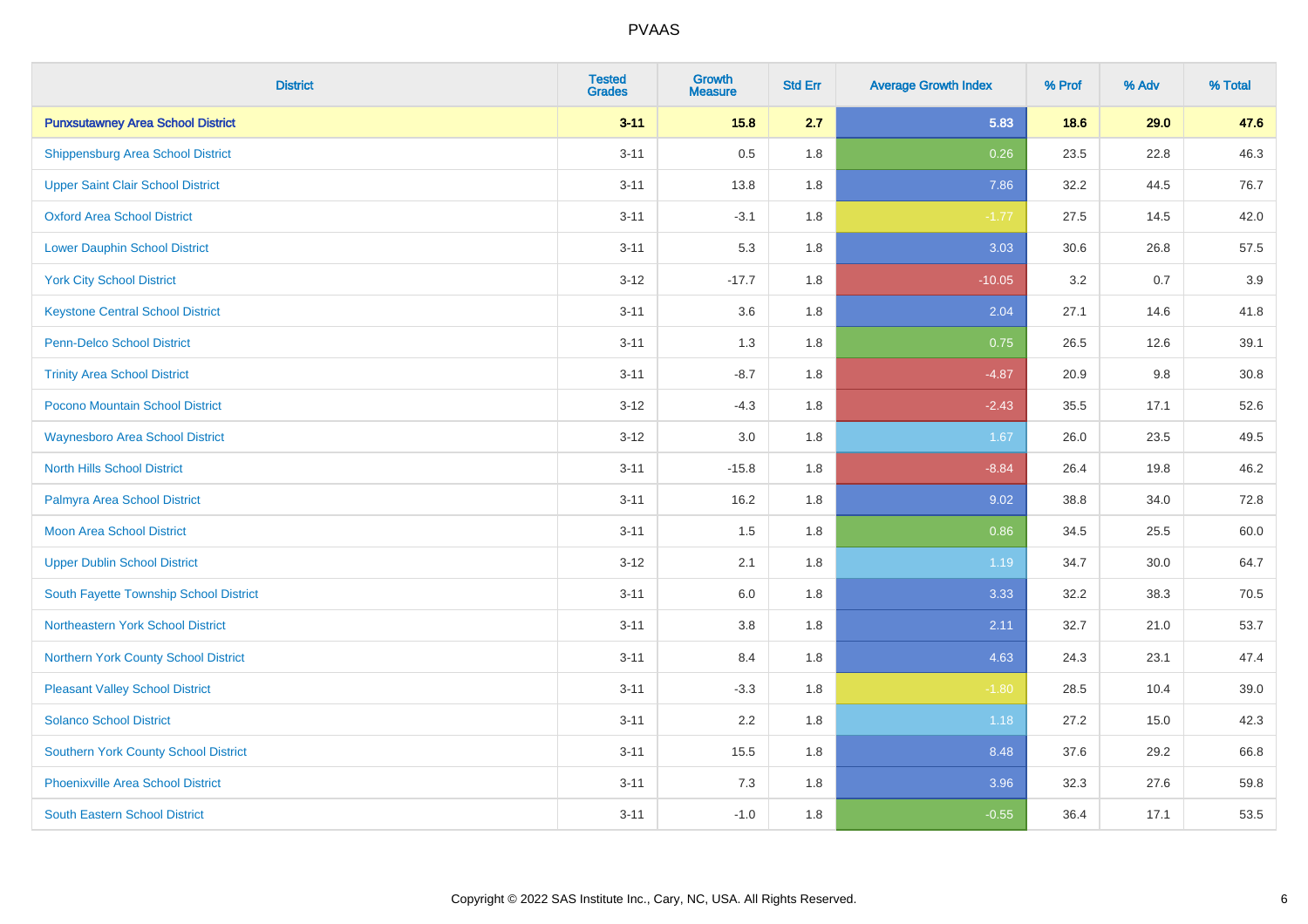| <b>District</b>                           | <b>Tested</b><br><b>Grades</b> | <b>Growth</b><br><b>Measure</b> | <b>Std Err</b> | <b>Average Growth Index</b> | % Prof | % Adv | % Total |
|-------------------------------------------|--------------------------------|---------------------------------|----------------|-----------------------------|--------|-------|---------|
| <b>Punxsutawney Area School District</b>  | $3 - 11$                       | 15.8                            | 2.7            | 5.83                        | 18.6   | 29.0  | 47.6    |
| <b>Franklin Regional School District</b>  | $3 - 11$                       | 11.3                            | 1.8            | 6.13                        | 30.0   | 35.0  | 65.0    |
| <b>Warwick School District</b>            | $3 - 11$                       | 21.7                            | 1.8            | 11.76                       | 27.7   | 36.3  | 64.0    |
| <b>Radnor Township School District</b>    | $3 - 12$                       | 7.5                             | 1.9            | 4.03                        | 33.0   | 38.3  | 71.3    |
| <b>Penncrest School District</b>          | $3 - 11$                       | 6.0                             | 1.9            | 3.24                        | 31.1   | 16.9  | 48.0    |
| Fox Chapel Area School District           | $3 - 11$                       | 17.6                            | 1.9            | 9.47                        | 22.9   | 52.0  | 74.9    |
| <b>Baldwin-Whitehall School District</b>  | $3 - 11$                       | $-5.5$                          | 1.9            | $-2.93$                     | 32.0   | 14.7  | 46.7    |
| <b>Upper Perkiomen School District</b>    | $3 - 11$                       | 5.7                             | 1.9            | 3.04                        | 25.4   | 19.9  | 45.4    |
| <b>Daniel Boone Area School District</b>  | $3 - 12$                       | 0.9                             | 1.9            | 0.46                        | 28.9   | 22.0  | 51.0    |
| <b>Lebanon School District</b>            | $3 - 11$                       | $-1.2$                          | 1.9            | $-0.63$                     | 15.2   | 6.4   | 21.6    |
| <b>Dover Area School District</b>         | $3 - 12$                       | 7.1                             | 1.9            | 3.78                        | 33.0   | 18.7  | 51.7    |
| Pennsylvania Leadership Charter School    | $3 - 11$                       | $8.0\,$                         | 1.9            | 4.22                        | 33.1   | 27.8  | 60.9    |
| <b>Cocalico School District</b>           | $3 - 11$                       | 12.3                            | 1.9            | 6.48                        | 28.2   | 32.3  | 60.5    |
| <b>Muhlenberg School District</b>         | $3 - 10$                       | $-17.8$                         | 1.9            | $-9.34$                     | 12.4   | 4.6   | 17.0    |
| West Jefferson Hills School District      | $3 - 11$                       | 1.9                             | 1.9            | 0.99                        | 34.8   | 27.3  | 62.1    |
| <b>Twin Valley School District</b>        | $3 - 12$                       | $-3.2$                          | 1.9            | $-1.68$                     | 38.8   | 19.8  | 58.6    |
| <b>Mars Area School District</b>          | $3 - 10$                       | 6.6                             | 1.9            | 3.45                        | 36.7   | 32.4  | 69.1    |
| <b>William Penn School District</b>       | $3 - 12$                       | 7.0                             | 1.9            | 3.61                        | 14.0   | 7.2   | 21.3    |
| <b>Red Lion Area School District</b>      | $3 - 11$                       | 4.5                             | 1.9            | 2.31                        | 32.3   | 21.5  | 53.8    |
| <b>Lampeter-Strasburg School District</b> | $3 - 12$                       | 11.0                            | 1.9            | 5.69                        | 35.4   | 32.3  | 67.7    |
| <b>Harrisburg City School District</b>    | $3 - 11$                       | $-0.2$                          | 2.0            | $-0.11$                     | 6.0    | 2.0   | 8.0     |
| <b>Upper Merion Area School District</b>  | $3 - 11$                       | 14.0                            | 2.0            | 7.15                        | 34.4   | 32.6  | 67.0    |
| <b>Pottsgrove School District</b>         | $3 - 11$                       | $-5.5$                          | 2.0            | $-2.78$                     | 28.6   | 10.3  | 38.8    |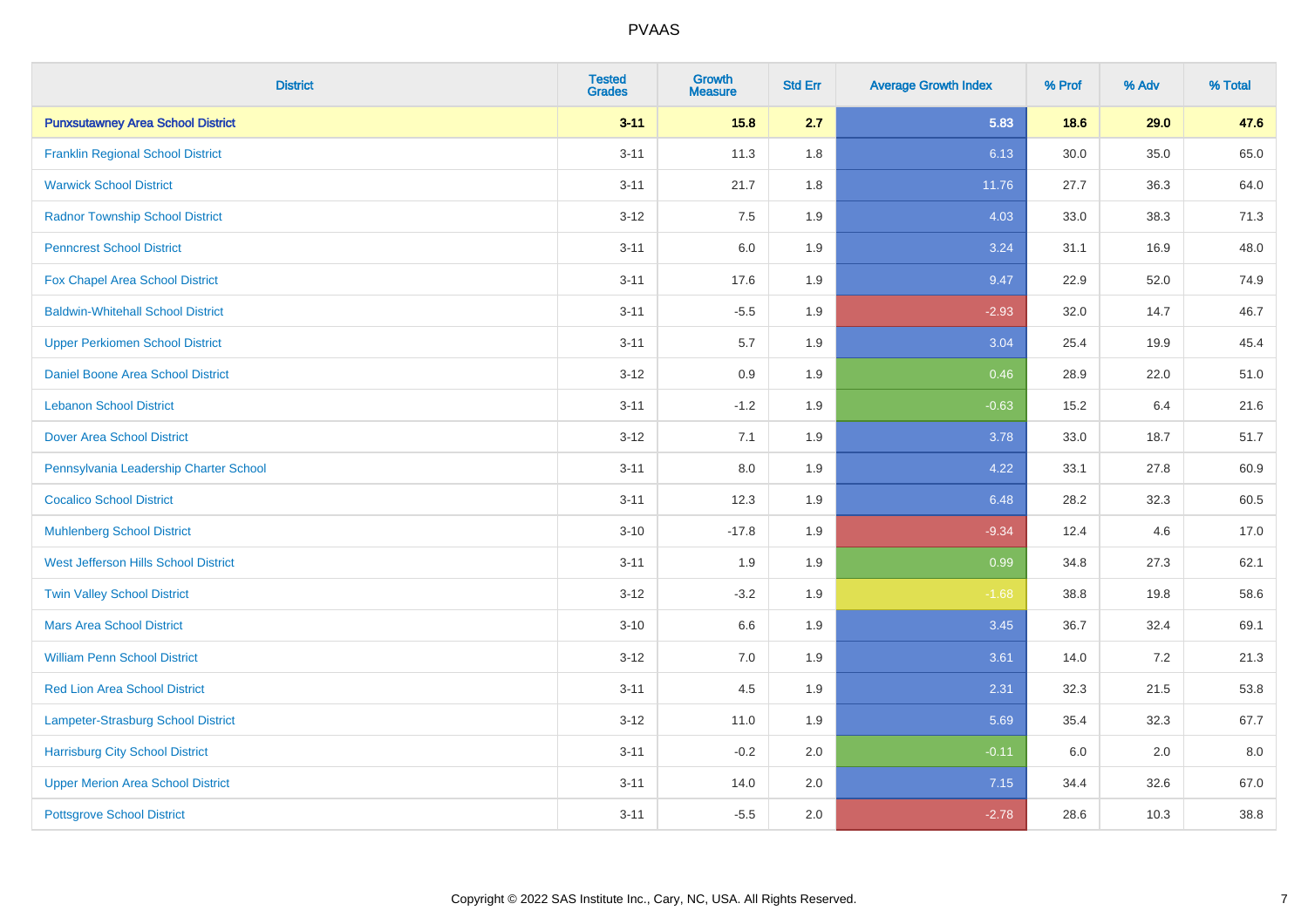| <b>District</b>                                | <b>Tested</b><br><b>Grades</b> | <b>Growth</b><br><b>Measure</b> | <b>Std Err</b> | <b>Average Growth Index</b> | % Prof | % Adv | % Total |
|------------------------------------------------|--------------------------------|---------------------------------|----------------|-----------------------------|--------|-------|---------|
| <b>Punxsutawney Area School District</b>       | $3 - 11$                       | 15.8                            | 2.7            | 5.83                        | 18.6   | 29.0  | 47.6    |
| <b>Hampton Township School District</b>        | $3 - 11$                       | 7.4                             | 2.0            | 3.79                        | 37.9   | 39.2  | 77.0    |
| <b>Manheim Central School District</b>         | $3 - 11$                       | 12.8                            | 2.0            | 6.52                        | 27.8   | 35.4  | 63.2    |
| <b>Great Valley School District</b>            | $3 - 11$                       | 5.4                             | 2.0            | 2.77                        | 33.8   | 33.5  | 67.3    |
| <b>Interboro School District</b>               | $3 - 12$                       | $-8.4$                          | 2.0            | $-4.27$                     | 27.6   | 6.4   | 34.1    |
| <b>Greater Latrobe School District</b>         | $3 - 11$                       | $-14.1$                         | 2.0            | $-7.14$                     | 41.0   | 12.6  | 53.6    |
| <b>Derry Township School District</b>          | $3 - 10$                       | 20.1                            | 2.0            | 10.20                       | 32.8   | 46.9  | 79.7    |
| <b>Upper Moreland Township School District</b> | $3 - 11$                       | 1.1                             | 2.0            | 0.56                        | 24.8   | 26.6  | 51.3    |
| <b>Connellsville Area School District</b>      | $3 - 11$                       | $-5.3$                          | 2.0            | $-2.67$                     | 24.2   | 5.0   | 29.1    |
| <b>Gettysburg Area School District</b>         | $3 - 11$                       | $-6.0$                          | 2.0            | $-3.02$                     | 28.8   | 19.6  | 48.5    |
| <b>Greencastle-Antrim School District</b>      | $3 - 11$                       | $-0.3$                          | 2.0            | $-0.14$                     | 30.9   | 22.2  | 53.1    |
| <b>West Allegheny School District</b>          | $3 - 12$                       | 8.6                             | 2.0            | 4.34                        | 37.3   | 27.2  | 64.5    |
| <b>Lower Moreland Township School District</b> | $3 - 11$                       | 8.7                             | 2.0            | 4.35                        | 38.2   | 33.2  | 71.4    |
| <b>Bellefonte Area School District</b>         | $3 - 11$                       | 6.7                             | 2.0            | 3.34                        | 28.8   | 21.5  | 50.2    |
| <b>Gateway School District</b>                 | $3 - 11$                       | 3.1                             | 2.0            | 1.55                        | 35.7   | 18.5  | 54.2    |
| <b>Dubois Area School District</b>             | $3 - 11$                       | $-2.8$                          | 2.0            | $-1.37$                     | 35.5   | 19.0  | 54.6    |
| <b>Fleetwood Area School District</b>          | $3 - 10$                       | 10.4                            | 2.0            | 5.19                        | 31.7   | 25.8  | 57.5    |
| Juniata County School District                 | $3 - 12$                       | 7.7                             | 2.0            | 3.81                        | 22.9   | 18.9  | 41.8    |
| <b>Indiana Area School District</b>            | $3 - 11$                       | 12.0                            | 2.0            | 5.98                        | 30.0   | 30.4  | 60.3    |
| <b>Cheltenham School District</b>              | $3 - 11$                       | $-17.6$                         | 2.0            | $-8.74$                     | 24.4   | 8.3   | 32.6    |
| <b>Tunkhannock Area School District</b>        | $3 - 11$                       | 1.4                             | 2.0            | 0.71                        | 29.8   | 18.1  | 47.9    |
| <b>Bangor Area School District</b>             | $3 - 12$                       | $-1.2$                          | 2.0            | $-0.60$                     | 25.8   | 12.7  | 38.5    |
| Kiski Area School District                     | $3 - 11$                       | $-4.0$                          | 2.0            | $-1.99$                     | 23.1   | 18.2  | 41.3    |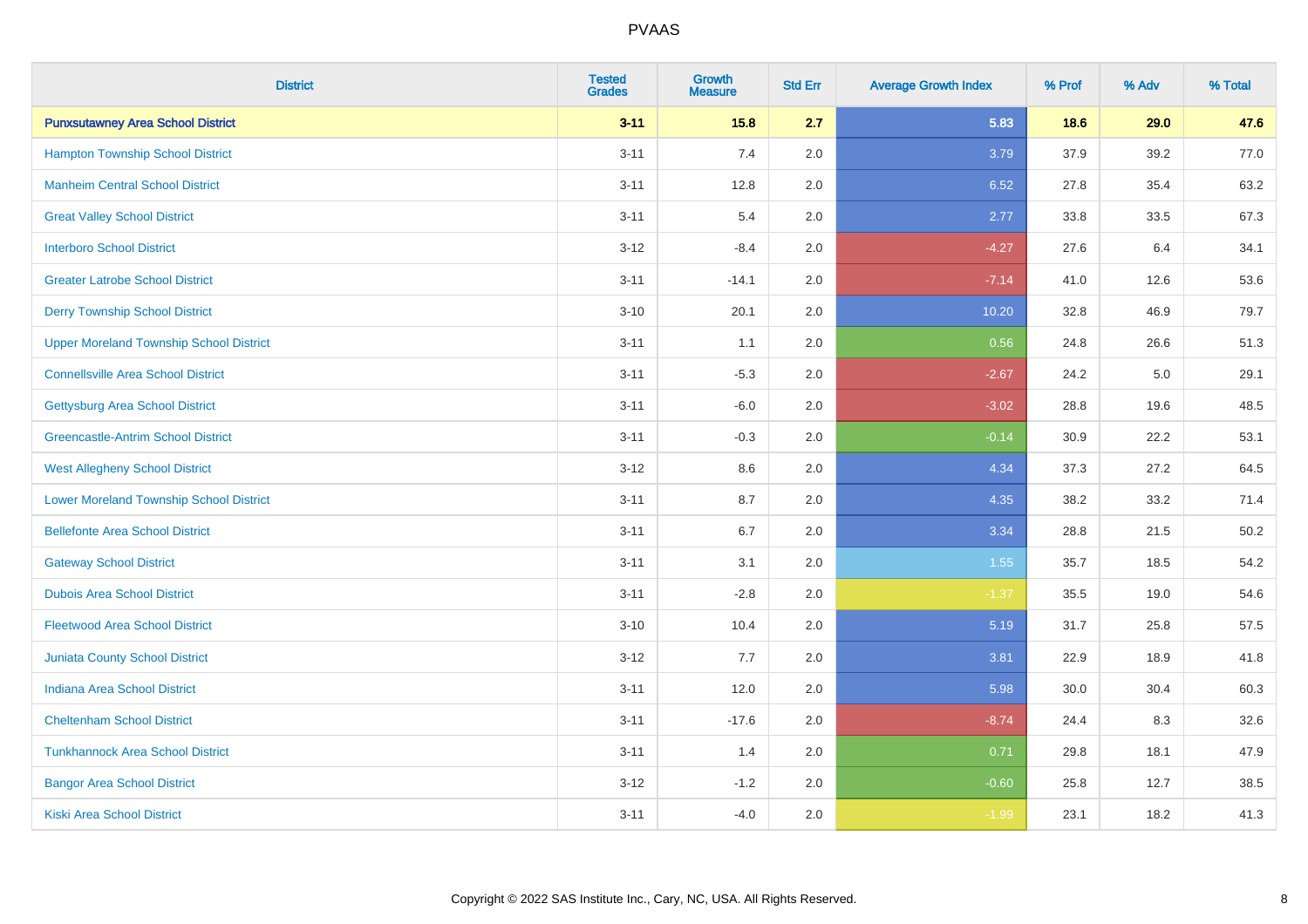| <b>District</b>                               | <b>Tested</b><br><b>Grades</b> | <b>Growth</b><br><b>Measure</b> | <b>Std Err</b> | <b>Average Growth Index</b> | % Prof | % Adv | % Total |
|-----------------------------------------------|--------------------------------|---------------------------------|----------------|-----------------------------|--------|-------|---------|
| <b>Punxsutawney Area School District</b>      | $3 - 11$                       | 15.8                            | 2.7            | 5.83                        | 18.6   | 29.0  | 47.6    |
| <b>Spring Grove Area School District</b>      | $3 - 11$                       | 3.9                             | 2.0            | 1.90                        | 30.0   | 23.0  | 53.0    |
| <b>Montour School District</b>                | $3 - 11$                       | $-6.1$                          | 2.1            | $-2.95$                     | 31.8   | 23.6  | 55.3    |
| <b>Wallenpaupack Area School District</b>     | $3 - 11$                       | $8.8\,$                         | 2.1            | 4.28                        | 28.5   | 18.9  | 47.4    |
| 21st Century Cyber Charter School             | $6 - 12$                       | 6.6                             | 2.1            | 3.16                        | 29.0   | 21.8  | 50.8    |
| <b>Pottsville Area School District</b>        | $3 - 12$                       | $-4.9$                          | 2.1            | $-2.36$                     | 21.8   | 7.9   | 29.6    |
| Esperanza Academy Charter School              | $4 - 11$                       | 2.1                             | 2.1            | $1.01$                      | 14.2   | 3.6   | 17.8    |
| <b>Dallas School District</b>                 | $3 - 11$                       | 8.1                             | 2.1            | 3.87                        | 32.4   | 22.4  | 54.8    |
| Selinsgrove Area School District              | $3 - 12$                       | $-5.7$                          | 2.1            | $-2.74$                     | 25.4   | 13.9  | 39.2    |
| <b>York Suburban School District</b>          | $3 - 11$                       | 7.4                             | 2.1            | 3.55                        | 24.9   | 31.2  | 56.1    |
| Mifflinburg Area School District              | $3 - 11$                       | $-6.0$                          | 2.1            | $-2.87$                     | 32.7   | 13.3  | 46.0    |
| <b>Blue Mountain School District</b>          | $3 - 10$                       | 12.2                            | 2.1            | 5.81                        | 30.7   | 26.1  | 56.8    |
| Southern Lehigh School District               | $3 - 11$                       | $-4.1$                          | 2.1            | $-1.94$                     | 39.3   | 28.0  | 67.2    |
| <b>Crawford Central School District</b>       | $3 - 11$                       | 5.7                             | 2.1            | 2.71                        | 26.4   | 15.8  | 42.1    |
| <b>Freeport Area School District</b>          | $3 - 10$                       | $-0.2$                          | 2.1            | $-0.10$                     | 37.4   | 29.8  | 67.2    |
| <b>Conrad Weiser Area School District</b>     | $3 - 11$                       | 7.1                             | 2.1            | 3.34                        | 28.2   | 14.4  | 42.6    |
| Northwestern Lehigh School District           | $3 - 11$                       | $-2.4$                          | 2.1            | $-1.14$                     | 41.7   | 17.9  | 59.5    |
| East Pennsboro Area School District           | $3 - 11$                       | 4.8                             | 2.1            | 2.26                        | 36.8   | 16.9  | 53.7    |
| <b>Rose Tree Media School District</b>        | $3 - 10$                       | $-2.8$                          | 2.1            | $-1.33$                     | 35.2   | 29.6  | 64.8    |
| <b>Chartiers Valley School District</b>       | $3 - 11$                       | $-9.1$                          | 2.1            | $-4.23$                     | 20.7   | 17.4  | 38.0    |
| <b>Eastern Lebanon County School District</b> | $3 - 11$                       | 4.0                             | 2.1            | 1.89                        | 23.5   | 11.5  | 35.0    |
| <b>East Lycoming School District</b>          | $3 - 11$                       | $-10.9$                         | 2.1            | $-5.08$                     | 22.5   | 8.2   | 30.8    |
| <b>Tuscarora School District</b>              | $3 - 11$                       | 13.4                            | 2.2            | 6.20                        | 37.1   | 26.3  | 63.4    |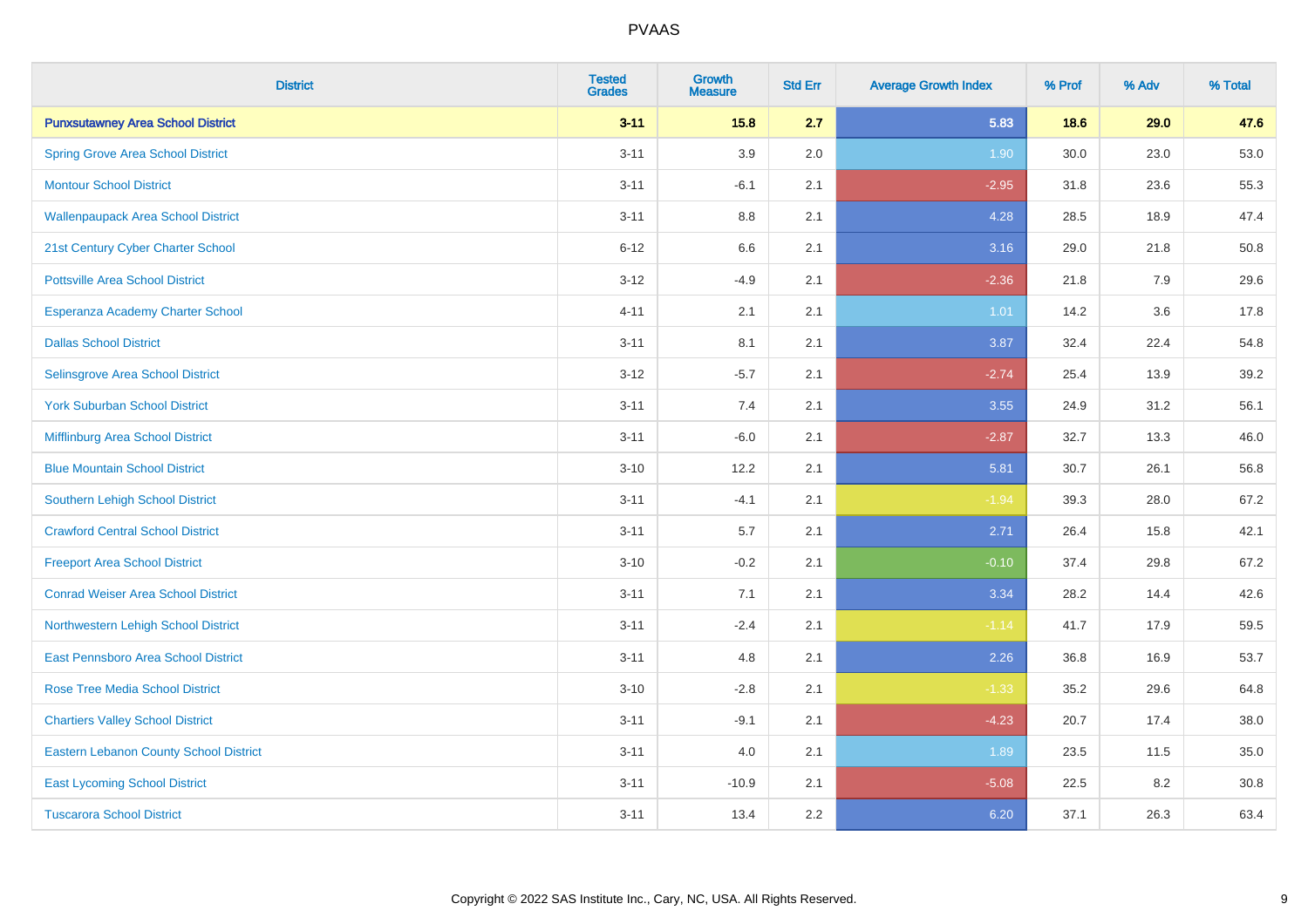| <b>District</b>                               | <b>Tested</b><br><b>Grades</b> | <b>Growth</b><br><b>Measure</b> | <b>Std Err</b> | <b>Average Growth Index</b> | % Prof | % Adv | % Total |
|-----------------------------------------------|--------------------------------|---------------------------------|----------------|-----------------------------|--------|-------|---------|
| <b>Punxsutawney Area School District</b>      | $3 - 11$                       | 15.8                            | 2.7            | 5.83                        | 18.6   | 29.0  | 47.6    |
| <b>Donegal School District</b>                | $3 - 12$                       | 5.9                             | 2.2            | 2.72                        | 34.1   | 23.1  | 57.2    |
| <b>Mckeesport Area School District</b>        | $3 - 12$                       | 4.6                             | 2.2            | 2.14                        | 21.1   | 4.4   | 25.5    |
| North Schuylkill School District              | $3 - 11$                       | $-4.7$                          | 2.2            | $-2.16$                     | 20.2   | 11.7  | 31.9    |
| <b>Pittston Area School District</b>          | $3 - 11$                       | $-8.2$                          | 2.2            | $-3.75$                     | 26.7   | 14.8  | 41.5    |
| <b>Ringgold School District</b>               | $3 - 11$                       | 2.9                             | 2.2            | 1.32                        | 23.8   | 13.3  | 37.1    |
| <b>Wallingford-Swarthmore School District</b> | $3 - 10$                       | 5.0                             | 2.2            | 2.25                        | 33.3   | 37.1  | 70.4    |
| <b>New Foundations Charter School</b>         | $3 - 11$                       | 0.6                             | 2.2            | 0.29                        | 22.4   | 4.0   | 26.4    |
| <b>Crestwood School District</b>              | $3 - 11$                       | $-3.4$                          | 2.2            | $-1.52$                     | 33.1   | 21.7  | 54.9    |
| <b>Fort Leboeuf School District</b>           | $3 - 11$                       | 3.5                             | $2.2\,$        | 1.58                        | 32.0   | 16.8  | 48.8    |
| <b>Pottstown School District</b>              | $3 - 12$                       | 2.0                             | 2.2            | 0.88                        | 19.4   | 6.2   | 25.6    |
| <b>Valley View School District</b>            | $3 - 11$                       | 9.3                             | 2.2            | 4.18                        | 26.6   | 23.1  | 49.7    |
| Saint Marys Area School District              | $3 - 11$                       | $6.0\,$                         | 2.2            | 2.69                        | 35.4   | 18.3  | 53.7    |
| <b>Bucks County Technical High School</b>     | $9 - 10$                       | $-2.9$                          | 2.2            | $-1.29$                     | 27.7   | 10.4  | 38.2    |
| <b>Saucon Valley School District</b>          | $3 - 11$                       | 18.9                            | 2.2            | 8.48                        | 26.0   | 39.6  | 65.6    |
| South Middleton School District               | $3 - 11$                       | 4.4                             | 2.2            | 1.95                        | 31.1   | 16.4  | 47.5    |
| <b>Schuylkill Valley School District</b>      | $3 - 11$                       | $-1.0$                          | 2.2            | $-0.47$                     | 29.8   | 20.2  | 50.0    |
| <b>South Butler County School District</b>    | $3 - 10$                       | 6.3                             | 2.2            | 2.80                        | 37.8   | 19.2  | 57.0    |
| <b>Greensburg Salem School District</b>       | $3 - 11$                       | $-6.9$                          | 2.2            | $-3.06$                     | 30.3   | 13.3  | 43.6    |
| <b>Grove City Area School District</b>        | $3 - 12$                       | $-8.8$                          | 2.3            | $-3.89$                     | 25.6   | 16.4  | 42.0    |
| Northern Lebanon School District              | $3 - 11$                       | $-0.7$                          | 2.3            | $-0.29$                     | 18.8   | 6.8   | 25.6    |
| <b>Bradford Area School District</b>          | $3 - 12$                       | $-1.8$                          | 2.3            | $-0.79$                     | 31.2   | 16.7  | 47.9    |
| <b>Big Spring School District</b>             | $3 - 11$                       | $-9.8$                          | 2.3            | $-4.32$                     | 23.6   | 12.9  | 36.5    |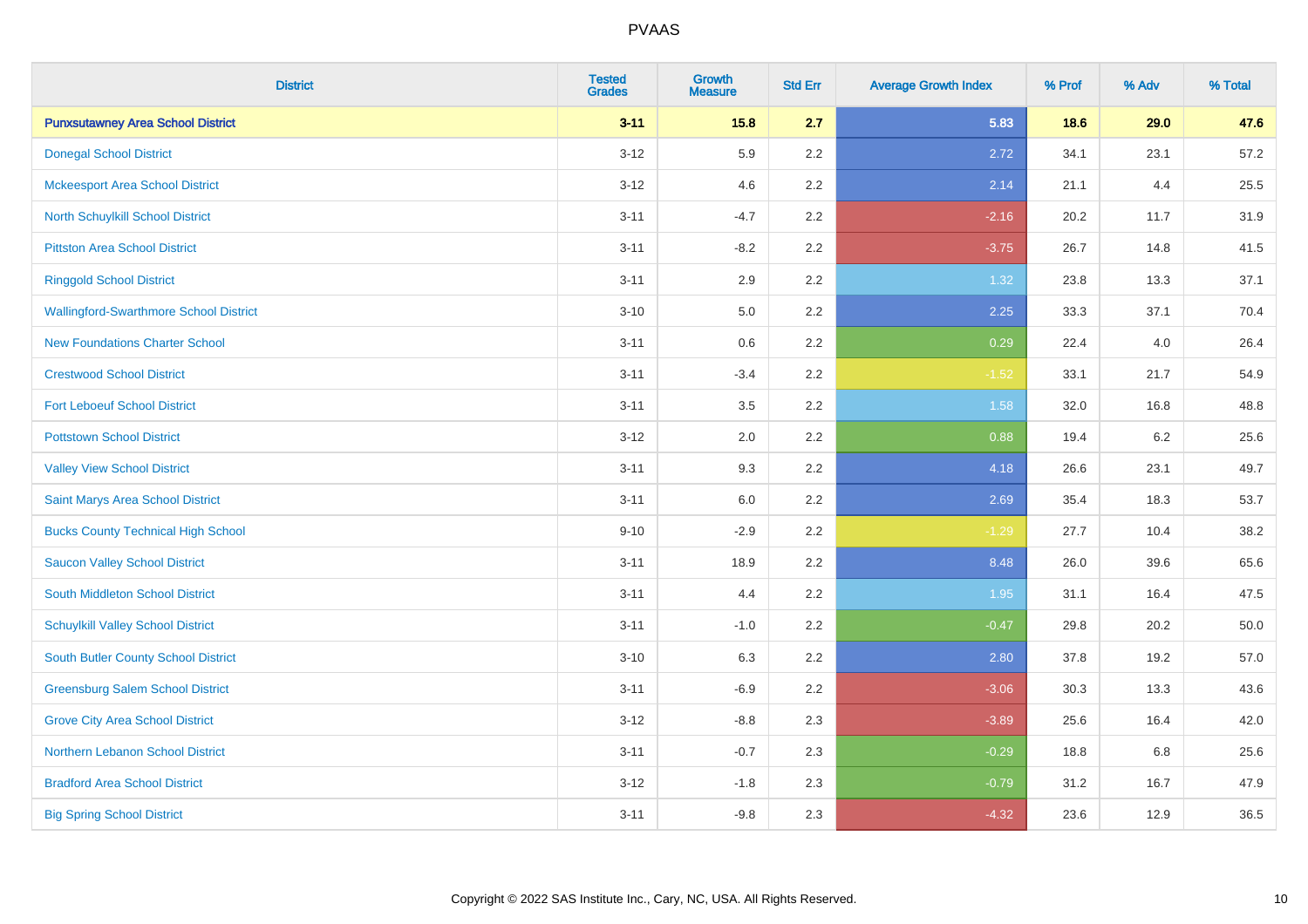| <b>District</b>                             | <b>Tested</b><br><b>Grades</b> | Growth<br><b>Measure</b> | <b>Std Err</b> | <b>Average Growth Index</b> | % Prof | % Adv   | % Total |
|---------------------------------------------|--------------------------------|--------------------------|----------------|-----------------------------|--------|---------|---------|
| <b>Punxsutawney Area School District</b>    | $3 - 11$                       | 15.8                     | 2.7            | 5.83                        | 18.6   | 29.0    | 47.6    |
| <b>Central Cambria School District</b>      | $3 - 11$                       | $-12.7$                  | 2.3            | $-5.61$                     | 19.4   | 7.4     | 26.9    |
| <b>Corry Area School District</b>           | $3 - 11$                       | $-6.8$                   | 2.3            | $-3.01$                     | 24.0   | 8.8     | 32.8    |
| New Castle Area School District             | $3 - 12$                       | $-13.6$                  | 2.3            | $-5.99$                     | 17.6   | $2.0\,$ | 19.5    |
| <b>Tyrone Area School District</b>          | $3 - 12$                       | 29.2                     | 2.3            | 12.86                       | 36.6   | 29.1    | 65.7    |
| <b>Mount Pleasant Area School District</b>  | $3 - 11$                       | $-5.4$                   | 2.3            | $-2.37$                     | 33.3   | 8.7     | 42.0    |
| <b>Keystone Oaks School District</b>        | $3 - 11$                       | $-7.2$                   | 2.3            | $-3.14$                     | 30.0   | 11.1    | 41.0    |
| <b>Belle Vernon Area School District</b>    | $3 - 11$                       | 11.1                     | 2.3            | 4.88                        | 31.6   | 25.4    | 57.1    |
| <b>Central Columbia School District</b>     | $3 - 12$                       | 0.3                      | 2.3            | 0.12                        | 25.4   | 37.6    | 63.0    |
| <b>Eastern York School District</b>         | $3 - 11$                       | $-6.2$                   | 2.3            | $-2.70$                     | 27.8   | 18.5    | 46.4    |
| <b>Laurel Highlands School District</b>     | $3 - 11$                       | $-3.8$                   | 2.3            | $-1.63$                     | 20.9   | 14.6    | 35.4    |
| <b>Marple Newtown School District</b>       | $3 - 11$                       | 20.6                     | 2.3            | 8.95                        | 31.1   | 42.7    | 73.8    |
| <b>West Perry School District</b>           | $3 - 11$                       | 11.0                     | 2.3            | 4.76                        | 26.9   | 20.5    | 47.4    |
| <b>Harbor Creek School District</b>         | $3 - 11$                       | 13.4                     | 2.3            | 5.80                        | 34.5   | 40.7    | 75.2    |
| <b>Albert Gallatin Area School District</b> | $3 - 11$                       | $-1.7$                   | 2.3            | $-0.72$                     | 31.9   | 20.7    | 52.7    |
| <b>Avonworth School District</b>            | $3 - 10$                       | $-6.2$                   | 2.3            | $-2.68$                     | 35.9   | 14.1    | 50.0    |
| <b>Dauphin County Technical School</b>      | $9 - 11$                       | $-3.9$                   | 2.3            | $-1.67$                     | 18.3   | 11.1    | 29.3    |
| <b>Blackhawk School District</b>            | $3 - 11$                       | 2.0                      | 2.3            | 0.87                        | 34.6   | 20.7    | 55.3    |
| <b>Wyoming Valley West School District</b>  | $3 - 11$                       | $-5.5$                   | 2.3            | $-2.38$                     | 22.2   | 9.2     | 31.4    |
| <b>Mount Carmel Area School District</b>    | $3 - 11$                       | $-7.9$                   | 2.3            | $-3.38$                     | 18.2   | 4.4     | 22.6    |
| <b>Highlands School District</b>            | $3 - 11$                       | $-1.3$                   | 2.3            | $-0.55$                     | 32.6   | 10.5    | 43.0    |
| <b>Sharon City School District</b>          | $3 - 11$                       | $-6.5$                   | 2.3            | $-2.79$                     | 13.1   | 5.0     | 18.1    |
| <b>Athens Area School District</b>          | $3 - 11$                       | 2.6                      | 2.3            | 1.11                        | 34.9   | 12.3    | 47.3    |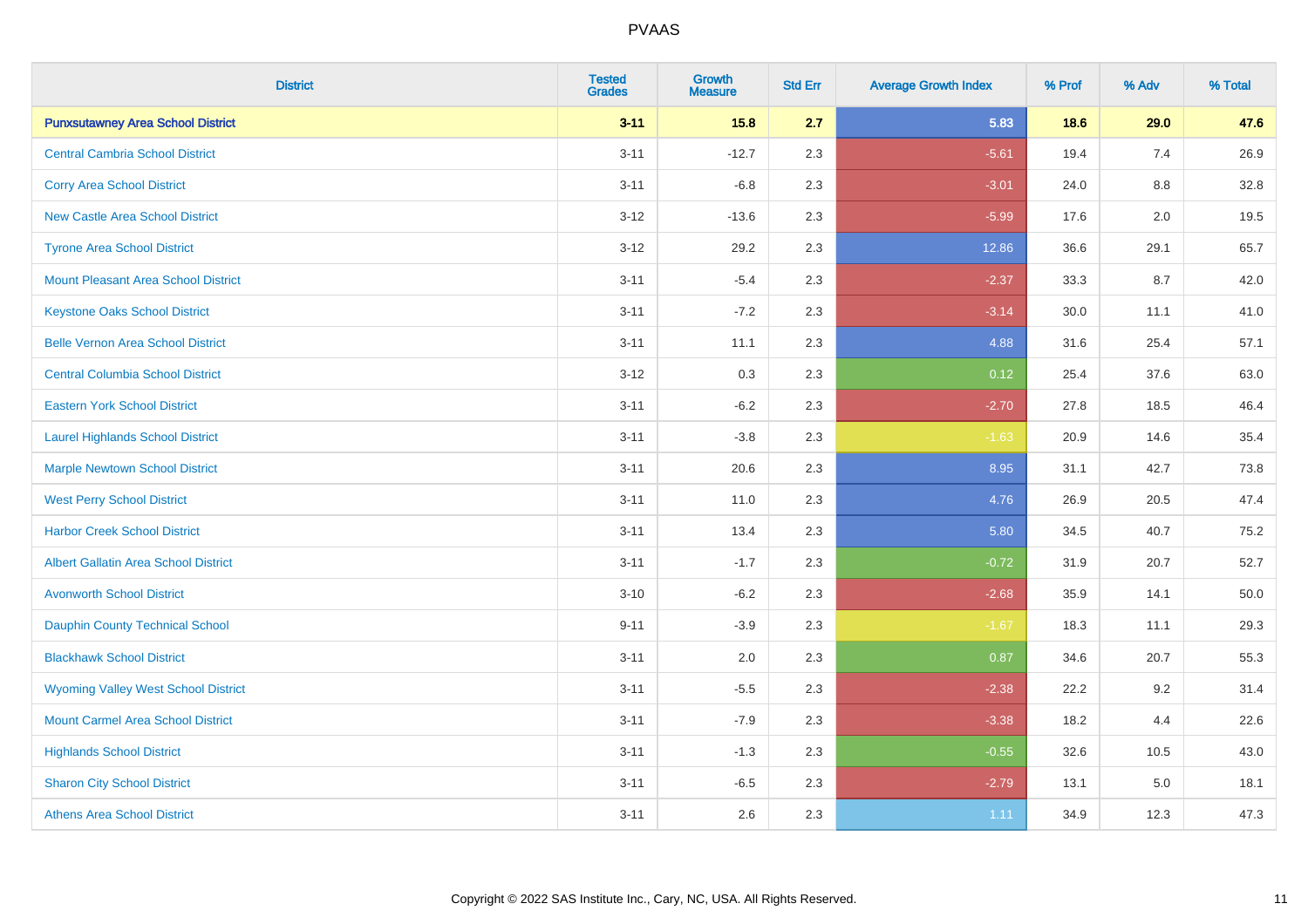| <b>District</b>                          | <b>Tested</b><br><b>Grades</b> | <b>Growth</b><br><b>Measure</b> | <b>Std Err</b> | <b>Average Growth Index</b> | % Prof | % Adv | % Total |
|------------------------------------------|--------------------------------|---------------------------------|----------------|-----------------------------|--------|-------|---------|
| <b>Punxsutawney Area School District</b> | $3 - 11$                       | 15.8                            | 2.7            | 5.83                        | 18.6   | 29.0  | 47.6    |
| <b>Wilson Area School District</b>       | $3 - 11$                       | $-0.3$                          | 2.4            | $-0.12$                     | 35.4   | 14.6  | 50.0    |
| <b>Lehighton Area School District</b>    | $3 - 11$                       | 11.4                            | 2.4            | 4.84                        | 30.5   | 24.9  | 55.3    |
| <b>Plum Borough School District</b>      | $3 - 11$                       | $-9.4$                          | 2.4            | $-3.98$                     | 32.9   | 27.4  | 60.4    |
| <b>Tamaqua Area School District</b>      | $3 - 12$                       | 6.5                             | 2.4            | 2.72                        | 34.3   | 17.5  | 51.8    |
| <b>Lewisburg Area School District</b>    | $3 - 11$                       | 1.7                             | 2.4            | 0.72                        | 35.9   | 35.9  | 71.8    |
| <b>Greater Johnstown School District</b> | $3 - 11$                       | $-3.5$                          | 2.4            | $-1.45$                     | 10.3   | 1.3   | 11.5    |
| <b>Somerset Area School District</b>     | $3 - 11$                       | $-7.6$                          | 2.4            | $-3.17$                     | 21.0   | 14.5  | 35.5    |
| <b>Middletown Area School District</b>   | $3 - 11$                       | $-3.4$                          | 2.4            | $-1.44$                     | 34.3   | 15.2  | 49.4    |
| <b>Bedford Area School District</b>      | $3 - 11$                       | 6.4                             | 2.4            | 2.68                        | 31.0   | 20.6  | 51.6    |
| Hamburg Area School District             | $3 - 11$                       | 0.6                             | 2.4            | 0.25                        | 28.0   | 15.5  | 43.6    |
| <b>City CHS</b>                          | $10 - 11$                      | $-5.6$                          | 2.4            | $-2.34$                     | 15.9   | 1.5   | 17.4    |
| <b>Bermudian Springs School District</b> | $3 - 11$                       | 2.5                             | 2.4            | $1.05$                      | 31.8   | 23.5  | 55.3    |
| <b>Wilkes-Barre Area School District</b> | $3 - 11$                       | $-12.4$                         | 2.4            | $-5.18$                     | 14.2   | 3.7   | 17.9    |
| <b>Fairview School District</b>          | $3 - 11$                       | 8.3                             | 2.4            | 3.43                        | 41.9   | 34.9  | 76.7    |
| <b>Penn Hills School District</b>        | $3 - 11$                       | 0.0                             | 2.4            | 0.02                        | 18.4   | 7.1   | 25.6    |
| <b>Penn Cambria School District</b>      | $3 - 11$                       | $-4.5$                          | 2.4            | $-1.86$                     | 27.3   | 15.8  | 43.2    |
| <b>Spring Cove School District</b>       | $3 - 11$                       | 9.1                             | 2.4            | 3.77                        | 31.8   | 25.4  | 57.1    |
| Jim Thorpe Area School District          | $3 - 11$                       | $-10.9$                         | 2.4            | $-4.48$                     | 19.5   | 6.0   | 25.5    |
| <b>Agora Cyber Charter School</b>        | $3 - 11$                       | 14.6                            | 2.4            | 6.03                        | 24.7   | 19.5  | 44.2    |
| <b>General Mclane School District</b>    | $3 - 11$                       | $-10.7$                         | 2.4            | $-4.40$                     | 34.0   | 15.6  | 49.6    |
| <b>Shikellamy School District</b>        | $3 - 10$                       | $-8.3$                          | 2.4            | $-3.42$                     | 20.8   | 18.5  | 39.2    |
| Oil City Area School District            | $3 - 11$                       | 8.6                             | 2.4            | 3.56                        | 29.1   | 13.1  | 42.2    |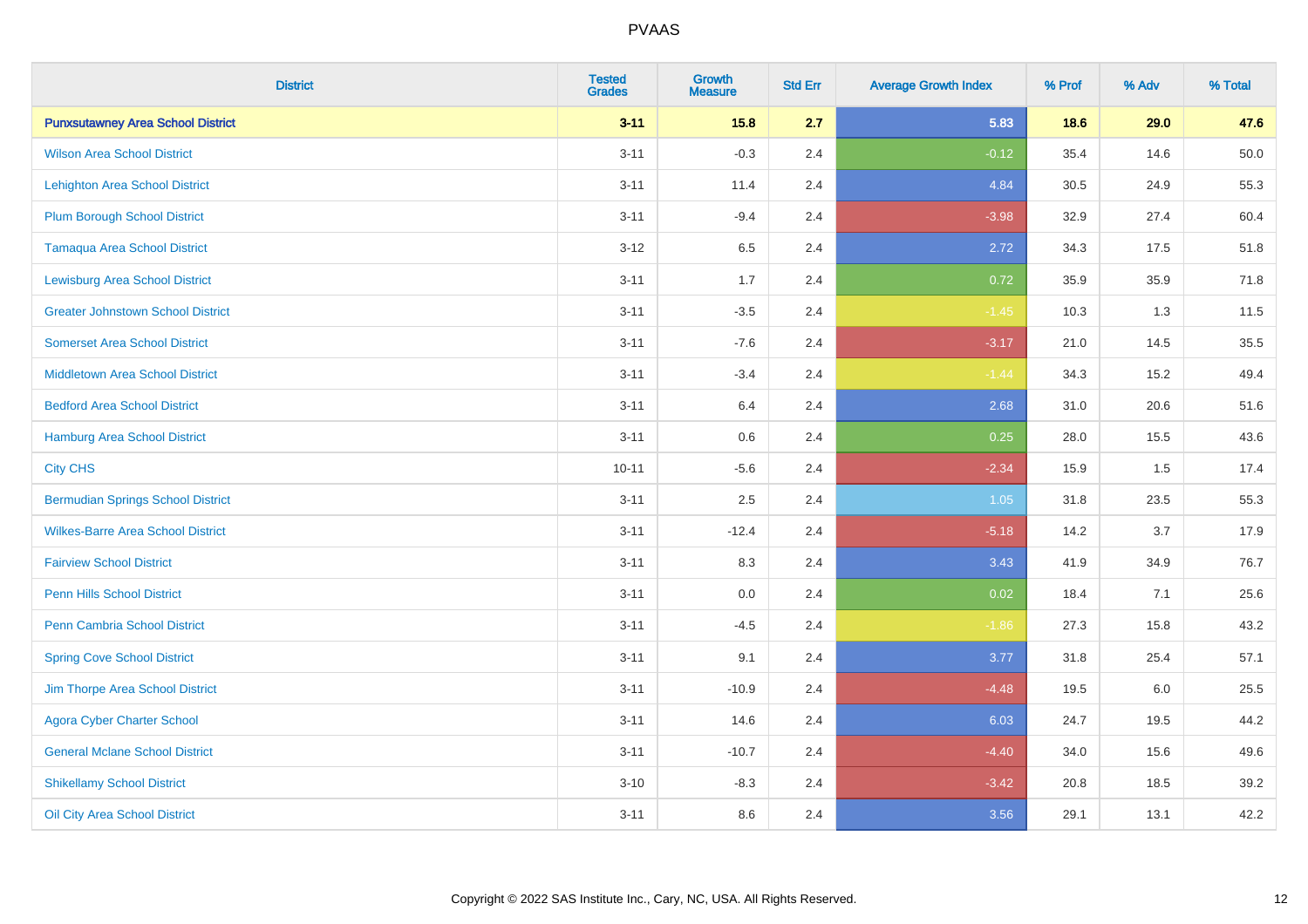| <b>District</b>                                | <b>Tested</b><br><b>Grades</b> | <b>Growth</b><br><b>Measure</b> | <b>Std Err</b> | <b>Average Growth Index</b> | % Prof | % Adv | % Total |
|------------------------------------------------|--------------------------------|---------------------------------|----------------|-----------------------------|--------|-------|---------|
| <b>Punxsutawney Area School District</b>       | $3 - 11$                       | 15.8                            | 2.7            | 5.83                        | 18.6   | 29.0  | 47.6    |
| <b>Littlestown Area School District</b>        | $3 - 11$                       | 28.7                            | 2.4            | 11.83                       | 38.4   | 29.3  | 67.7    |
| <b>Berwick Area School District</b>            | $3 - 11$                       | $-6.9$                          | 2.4            | $-2.84$                     | 22.3   | 11.5  | 33.8    |
| <b>Tredyffrin-Easttown School District</b>     | $3 - 10$                       | 8.7                             | 2.4            | 3.57                        | 35.2   | 35.8  | 71.0    |
| <b>Annville-Cleona School District</b>         | $3 - 12$                       | 1.1                             | 2.4            | 0.45                        | 34.8   | 13.6  | 48.5    |
| <b>Oley Valley School District</b>             | $3 - 11$                       | 1.4                             | 2.4            | 0.56                        | 37.4   | 23.9  | 61.4    |
| <b>Shamokin Area School District</b>           | $3 - 11$                       | $-2.6$                          | 2.5            | $-1.06$                     | 19.6   | 9.8   | 29.3    |
| <b>Slippery Rock Area School District</b>      | $3 - 11$                       | $-3.8$                          | 2.5            | $-1.56$                     | 30.8   | 21.9  | 52.7    |
| <b>Elizabeth Forward School District</b>       | $3 - 11$                       | $-5.5$                          | 2.5            | $-2.25$                     | 32.2   | 12.8  | 45.0    |
| <b>Wayne Highlands School District</b>         | $3 - 11$                       | 22.5                            | 2.5            | 9.16                        | 33.8   | 40.4  | 74.2    |
| <b>MaST Community Charter School</b>           | $3 - 10$                       | $-0.9$                          | 2.5            | $-0.34$                     | 25.0   | 21.6  | 46.6    |
| <b>Universal Audenried Charter School</b>      | $9 - 11$                       | $-3.8$                          | 2.5            | $-1.53$                     | 3.0    | 0.5   | 3.5     |
| Lehigh Valley Charter High School For The Arts | $9 - 10$                       | $-11.8$                         | 2.5            | $-4.76$                     | 28.9   | 5.7   | 34.6    |
| <b>Deer Lakes School District</b>              | $3 - 11$                       | $-10.0$                         | 2.5            | $-4.02$                     | 27.7   | 9.9   | 37.6    |
| <b>Quaker Valley School District</b>           | $3 - 11$                       | 12.2                            | 2.5            | 4.90                        | 39.5   | 26.4  | 65.9    |
| <b>Wyoming Area School District</b>            | $3 - 10$                       | $-5.5$                          | 2.5            | $-2.21$                     | 32.0   | 9.6   | 41.6    |
| <b>Scranton School District</b>                | $3 - 12$                       | $-10.1$                         | 2.5            | $-4.04$                     | 20.0   | 7.7   | 27.7    |
| <b>West Mifflin Area School District</b>       | $3 - 12$                       | $-11.9$                         | 2.5            | $-4.77$                     | 15.9   | 4.0   | 19.9    |
| <b>Milton Area School District</b>             | $3 - 11$                       | $-10.1$                         | 2.5            | $-4.04$                     | 23.0   | 11.3  | 34.2    |
| <b>Tech Freire Charter School</b>              | $9 - 11$                       | 0.7                             | 2.5            | 0.27                        | 3.6    | 0.0   | 3.6     |
| <b>Upper Adams School District</b>             | $3 - 11$                       | 0.9                             | 2.5            | 0.37                        | 33.0   | 17.0  | 50.0    |
| <b>Hermitage School District</b>               | $3 - 12$                       | 14.0                            | 2.5            | 5.59                        | 34.0   | 27.0  | 61.0    |
| <b>Titusville Area School District</b>         | $3 - 11$                       | $-5.0$                          | 2.5            | $-1.98$                     | 26.5   | 6.8   | 33.3    |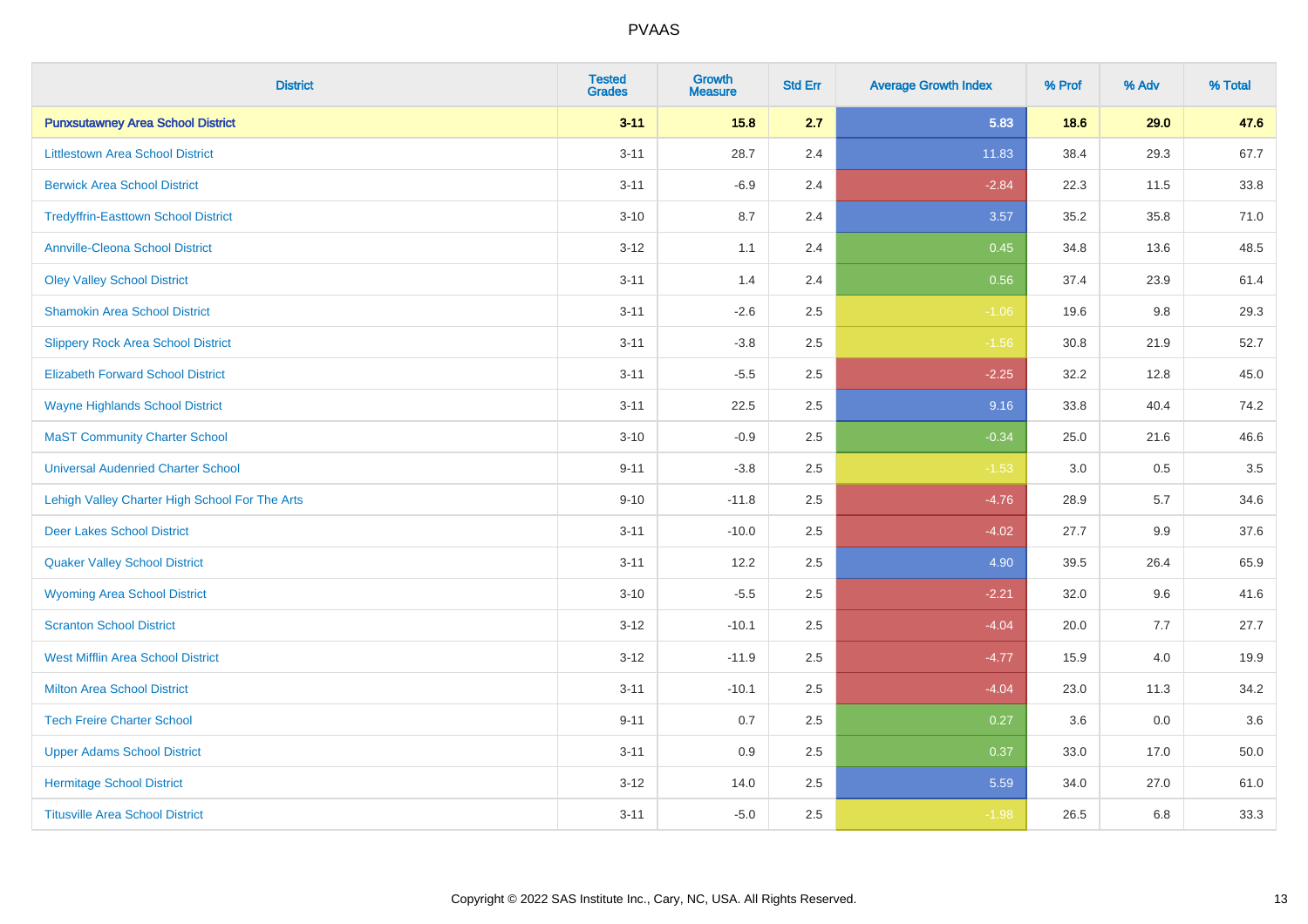| <b>District</b>                                                       | <b>Tested</b><br><b>Grades</b> | <b>Growth</b><br><b>Measure</b> | <b>Std Err</b> | <b>Average Growth Index</b> | % Prof | % Adv | % Total |
|-----------------------------------------------------------------------|--------------------------------|---------------------------------|----------------|-----------------------------|--------|-------|---------|
| <b>Punxsutawney Area School District</b>                              | $3 - 11$                       | 15.8                            | 2.7            | 5.83                        | 18.6   | 29.0  | 47.6    |
| Pen Argyl Area School District                                        | $3 - 12$                       | 12.8                            | 2.5            | 5.10                        | 28.5   | 23.8  | 52.3    |
| Northern Lehigh School District                                       | $3 - 12$                       | 6.1                             | 2.5            | 2.42                        | 21.4   | 18.0  | 39.3    |
| <b>Central Greene School District</b>                                 | $3 - 11$                       | $-0.4$                          | 2.5            | $-0.15$                     | 27.8   | 14.8  | 42.6    |
| <b>Bald Eagle Area School District</b>                                | $3 - 11$                       | 7.6                             | 2.5            | 3.00                        | 31.6   | 15.6  | 47.3    |
| <b>Jersey Shore Area School District</b>                              | $3 - 11$                       | 0.7                             | 2.5            | 0.27                        | 39.3   | 13.6  | 52.9    |
| <b>Forest Hills School District</b>                                   | $3 - 11$                       | 1.8                             | 2.5            | 0.71                        | 28.8   | 10.3  | 39.1    |
| Preparatory Charter School Of Mathematics, Science, Tech, And Careers | $9 - 10$                       | $-5.1$                          | 2.5            | $-2.03$                     | 6.3    | 1.4   | 7.7     |
| Ambridge Area School District                                         | $3 - 12$                       | $-19.4$                         | 2.5            | $-7.64$                     | 23.2   | 5.6   | 28.9    |
| <b>Beaver Area School District</b>                                    | $3 - 10$                       | $-3.0$                          | 2.5            | $-1.16$                     | 25.8   | 27.8  | 53.6    |
| <b>Woodland Hills School District</b>                                 | $3 - 12$                       | $-4.2$                          | 2.5            | $-1.66$                     | 10.1   | 1.4   | 11.5    |
| <b>Innovative Arts Academy Charter School</b>                         | $6 - 11$                       | $-7.2$                          | 2.5            | $-2.83$                     | 2.0    | 0.0   | 2.0     |
| <b>South Park School District</b>                                     | $3 - 11$                       | $-8.8$                          | 2.5            | $-3.46$                     | 28.1   | 17.0  | 45.2    |
| <b>Brandywine Heights Area School District</b>                        | $3 - 11$                       | 5.8                             | 2.6            | 2.27                        | 27.7   | 28.6  | 56.2    |
| <b>Conneaut School District</b>                                       | $3 - 12$                       | $-2.3$                          | 2.6            | $-0.91$                     | 27.4   | 9.7   | 37.1    |
| <b>Midd-West School District</b>                                      | $3 - 11$                       | 3.6                             | 2.6            | 1.42                        | 28.6   | 25.0  | 53.6    |
| Huntingdon Area School District                                       | $3 - 11$                       | 5.8                             | 2.6            | 2.28                        | 27.8   | 17.4  | 45.2    |
| <b>Danville Area School District</b>                                  | $3 - 11$                       | 18.4                            | 2.6            | 7.19                        | 32.0   | 46.1  | 78.1    |
| Perseus House Charter School Of Excellence                            | $6 - 11$                       | $-6.4$                          | 2.6            | $-2.50$                     | 0.9    | 0.0   | 0.9     |
| Northern Tioga School District                                        | $3 - 12$                       | 6.8                             | 2.6            | 2.64                        | 25.0   | 16.9  | 41.9    |
| <b>Girard School District</b>                                         | $3 - 11$                       | $-12.3$                         | 2.6            | $-4.76$                     | 29.7   | 18.9  | 48.6    |
| Philadelphia Electrical & Tech Charter High School                    | $10 - 10$                      | 1.2                             | 2.6            | 0.45                        | 0.9    | 0.0   | 0.9     |
| <b>Central Valley School District</b>                                 | $3 - 10$                       | 4.7                             | 2.6            | 1.83                        | 37.8   | 18.5  | 56.3    |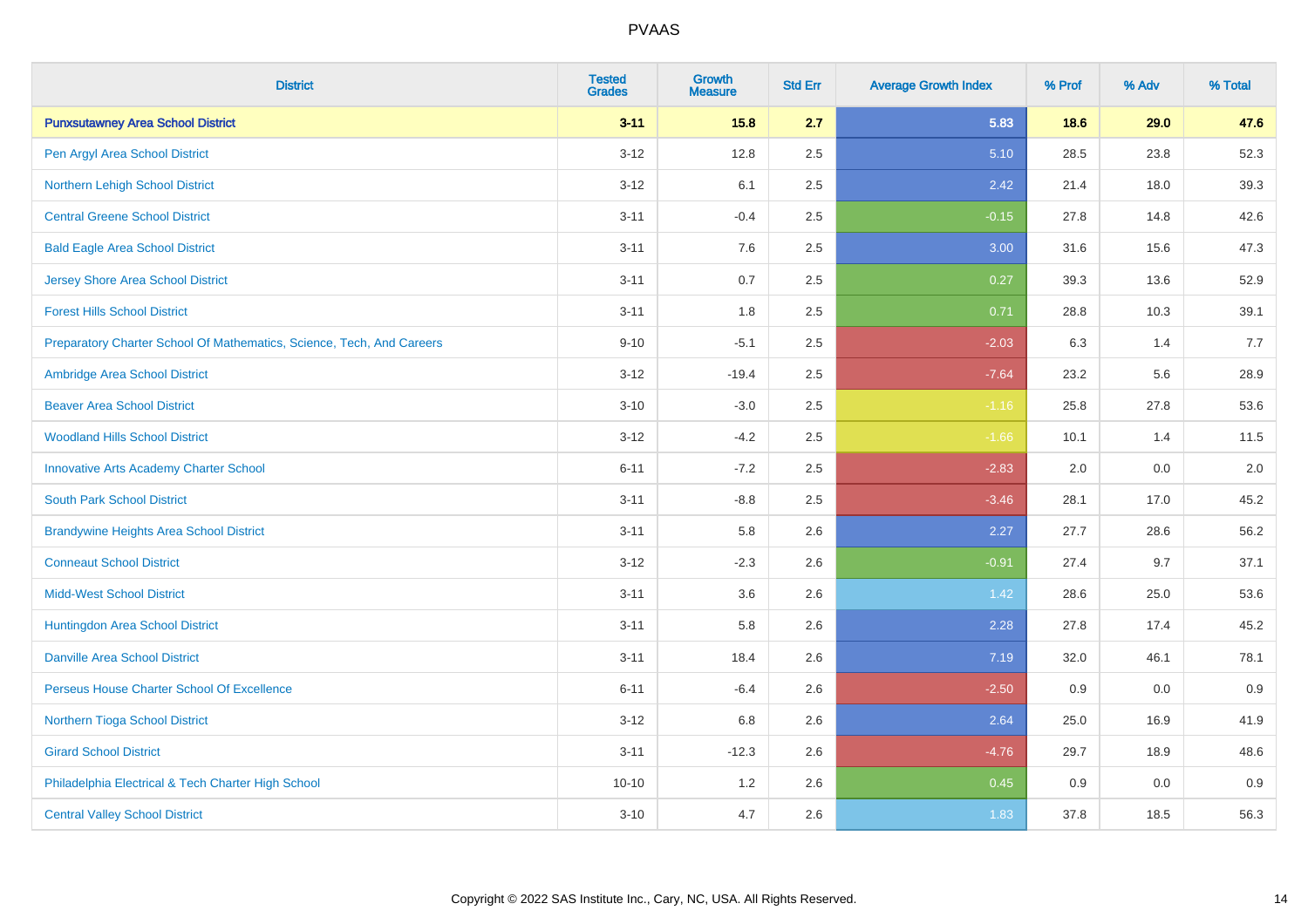| <b>District</b>                                  | <b>Tested</b><br><b>Grades</b> | <b>Growth</b><br><b>Measure</b> | <b>Std Err</b> | <b>Average Growth Index</b> | % Prof | % Adv | % Total |
|--------------------------------------------------|--------------------------------|---------------------------------|----------------|-----------------------------|--------|-------|---------|
| <b>Punxsutawney Area School District</b>         | $3 - 11$                       | 15.8                            | 2.7            | 5.83                        | 18.6   | 29.0  | 47.6    |
| <b>Susquenita School District</b>                | $3 - 11$                       | $-5.9$                          | 2.6            | $-2.28$                     | 30.6   | 13.9  | 44.4    |
| <b>Collegium Charter School</b>                  | $3 - 10$                       | 21.2                            | 2.6            | 8.18                        | 25.4   | 16.4  | 41.8    |
| <b>Western Wayne School District</b>             | $3 - 11$                       | 3.6                             | 2.6            | 1.39                        | 30.8   | 16.2  | 47.0    |
| <b>Wyomissing Area School District</b>           | $3 - 12$                       | $-2.4$                          | 2.6            | $-0.92$                     | 25.6   | 28.1  | 53.7    |
| <b>Franklin Area School District</b>             | $3 - 11$                       | $-3.7$                          | 2.6            | $-1.43$                     | 30.5   | 5.9   | 36.4    |
| Community Academy Of Philadelphia Charter School | $3 - 11$                       | 0.1                             | 2.6            | 0.06                        | 9.7    | 2.6   | 12.4    |
| <b>Derry Area School District</b>                | $3 - 11$                       | $-11.8$                         | 2.6            | $-4.53$                     | 34.8   | 6.1   | 40.9    |
| <b>Greater Nanticoke Area School District</b>    | $3 - 12$                       | $-6.8$                          | 2.6            | $-2.58$                     | 15.2   | 8.9   | 24.1    |
| <b>Chester-Upland School District</b>            | $3 - 11$                       | $-3.6$                          | 2.6            | $-1.38$                     | 1.6    | 0.0   | 1.6     |
| <b>Hopewell Area School District</b>             | $3 - 11$                       | 0.8                             | 2.6            | 0.31                        | 34.5   | 12.4  | 46.9    |
| <b>Richland School District</b>                  | $3 - 11$                       | $-6.9$                          | 2.6            | $-2.63$                     | 40.1   | 20.9  | 61.0    |
| Penns Valley Area School District                | $3 - 12$                       | 14.1                            | 2.6            | 5.33                        | 29.6   | 23.3  | 52.9    |
| <b>Montoursville Area School District</b>        | $3 - 12$                       | $-8.4$                          | 2.6            | $-3.17$                     | 38.8   | 18.2  | 57.0    |
| <b>Karns City Area School District</b>           | $3 - 11$                       | $-7.2$                          | 2.6            | $-2.71$                     | 26.4   | 20.8  | 47.2    |
| <b>Towanda Area School District</b>              | $3 - 11$                       | $-4.0$                          | 2.6            | $-1.52$                     | 24.8   | 9.9   | 34.8    |
| <b>Neshannock Township School District</b>       | $3 - 10$                       | $-12.5$                         | 2.7            | $-4.73$                     | 29.0   | 13.0  | 42.0    |
| Susquehanna Township School District             | $3 - 12$                       | 3.9                             | 2.7            | 1.45                        | 19.0   | 13.1  | 32.0    |
| Boys Latin Of Philadelphia Charter School        | $6 - 12$                       | $-8.0$                          | 2.7            | $-3.02$                     | 1.4    | 0.0   | 1.4     |
| <b>Riverside School District</b>                 | $3 - 11$                       | $-6.2$                          | 2.7            | $-2.33$                     | 20.8   | 17.0  | 37.7    |
| <b>Palmerton Area School District</b>            | $3 - 11$                       | $-0.9$                          | 2.7            | $-0.34$                     | 34.3   | 14.3  | 48.6    |
| <b>Loyalsock Township School District</b>        | $3 - 12$                       | 26.7                            | 2.7            | 9.92                        | 36.8   | 35.1  | 71.9    |
| Schuylkill Haven Area School District            | $3 - 11$                       | $-5.3$                          | 2.7            | $-1.96$                     | 22.2   | 11.6  | 33.8    |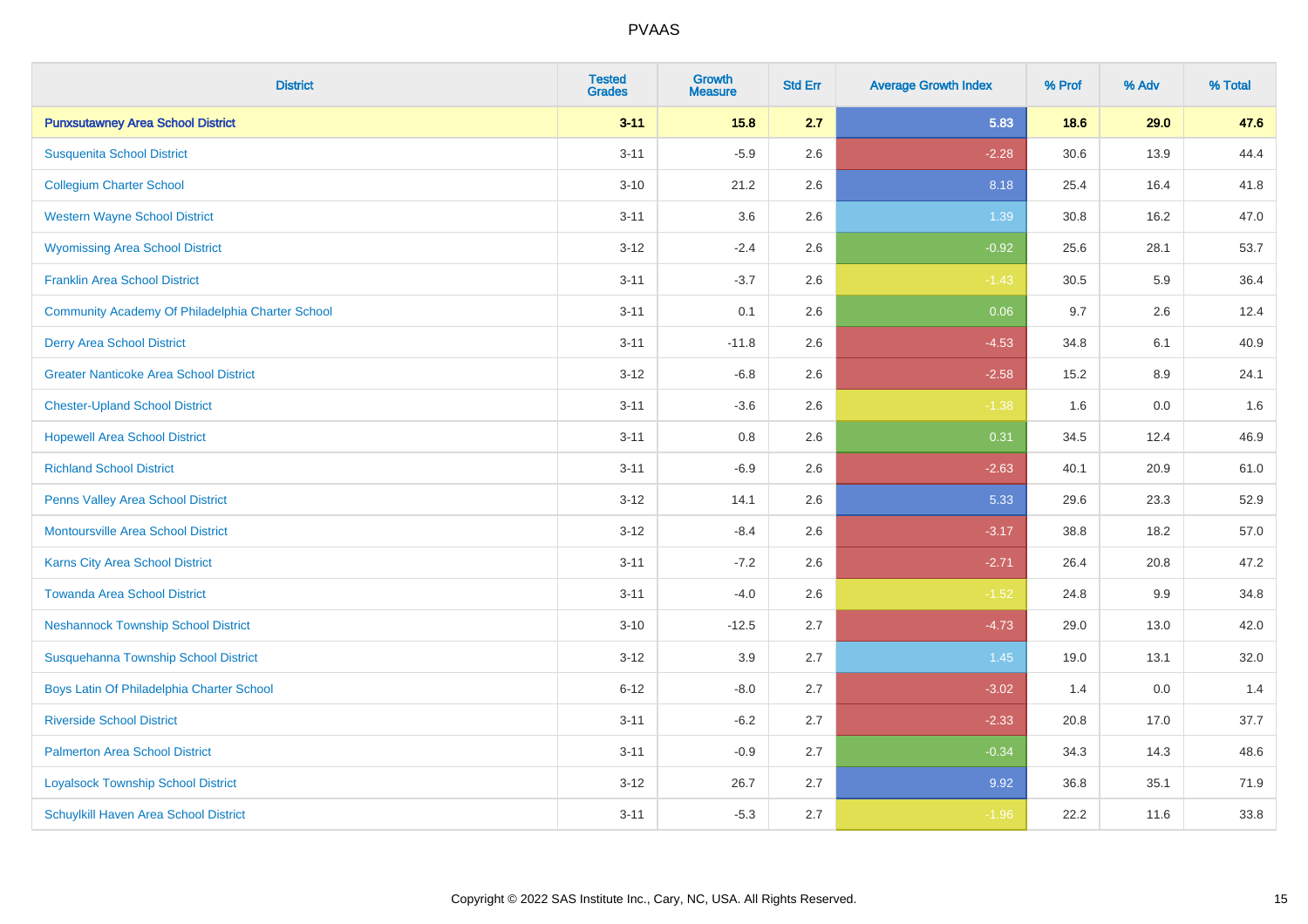| <b>District</b>                                    | <b>Tested</b><br><b>Grades</b> | <b>Growth</b><br><b>Measure</b> | <b>Std Err</b> | <b>Average Growth Index</b> | % Prof | % Adv | % Total |
|----------------------------------------------------|--------------------------------|---------------------------------|----------------|-----------------------------|--------|-------|---------|
| <b>Punxsutawney Area School District</b>           | $3 - 11$                       | 15.8                            | 2.7            | 5.83                        | 18.6   | 29.0  | 47.6    |
| <b>Dunmore School District</b>                     | $3 - 11$                       | $-12.2$                         | 2.7            | $-4.51$                     | 15.0   | 5.3   | 20.4    |
| <b>Riverside Beaver County School District</b>     | $3 - 11$                       | $-5.5$                          | 2.7            | $-2.03$                     | 35.8   | 23.2  | 59.0    |
| <b>Punxsutawney Area School District</b>           | $3 - 11$                       | 15.8                            | 2.7            | 5.83                        | 18.6   | 29.0  | 47.6    |
| <b>Mid Valley School District</b>                  | $3 - 10$                       | $-11.1$                         | 2.7            | $-4.07$                     | 28.3   | 8.1   | 36.4    |
| <b>North East School District</b>                  | $3 - 11$                       | $-5.3$                          | 2.7            | $-1.97$                     | 31.7   | 24.8  | 56.4    |
| <b>Yough School District</b>                       | $3 - 10$                       | $-6.2$                          | 2.7            | $-2.27$                     | 28.9   | 8.8   | 37.7    |
| <b>Warrior Run School District</b>                 | $3 - 11$                       | 10.5                            | 2.7            | 3.86                        | 34.1   | 16.8  | 50.9    |
| Philadelphia Academy Charter School                | $3 - 11$                       | $-14.7$                         | 2.7            | $-5.42$                     | 21.6   | 3.9   | 25.5    |
| <b>West York Area School District</b>              | $3 - 12$                       | $-9.8$                          | 2.7            | $-3.57$                     | 21.9   | 10.9  | 32.8    |
| <b>Lincoln Park Performing Arts Charter School</b> | $7 - 11$                       | $-14.9$                         | 2.7            | $-5.45$                     | 39.3   | 8.9   | 48.2    |
| <b>Charleroi School District</b>                   | $3 - 11$                       | $-4.3$                          | 2.7            | $-1.55$                     | 22.2   | 15.9  | 38.1    |
| <b>Hanover Public School District</b>              | $3 - 11$                       | $-12.4$                         | 2.7            | $-4.50$                     | 22.7   | 6.2   | 28.9    |
| <b>Wattsburg Area School District</b>              | $3 - 11$                       | 1.0                             | 2.7            | 0.36                        | 20.4   | 12.4  | 32.7    |
| <b>Lakeland School District</b>                    | $3 - 11$                       | 13.3                            | 2.8            | 4.80                        | 22.2   | 21.2  | 43.4    |
| <b>Montrose Area School District</b>               | $3 - 10$                       | 12.3                            | 2.8            | 4.41                        | 37.8   | 28.9  | 66.7    |
| Lake-Lehman School District                        | $3 - 11$                       | 14.9                            | 2.8            | 5.34                        | 25.8   | 22.5  | 48.3    |
| <b>Mohawk Area School District</b>                 | $3 - 11$                       | $-10.5$                         | 2.8            | $-3.75$                     | 35.1   | 10.6  | 45.7    |
| <b>Kutztown Area School District</b>               | $3 - 12$                       | 9.3                             | 2.8            | 3.34                        | 38.5   | 14.6  | 53.2    |
| <b>Columbia-Montour AVTS</b>                       | $9 - 10$                       | $-7.1$                          | 2.8            | $-2.52$                     | 19.5   | 3.2   | 22.7    |
| <b>Blairsville-Saltsburg School District</b>       | $3 - 11$                       | $-7.5$                          | 2.8            | $-2.67$                     | 20.1   | 8.2   | 28.3    |
| Mastery Charter School - Shoemaker Campus          | $7 - 10$                       | $-2.3$                          | 2.8            | $-0.81$                     | 10.1   | 3.7   | 13.8    |
| <b>Iroquois School District</b>                    | $3 - 11$                       | 13.6                            | 2.8            | 4.83                        | 33.3   | 16.0  | 49.4    |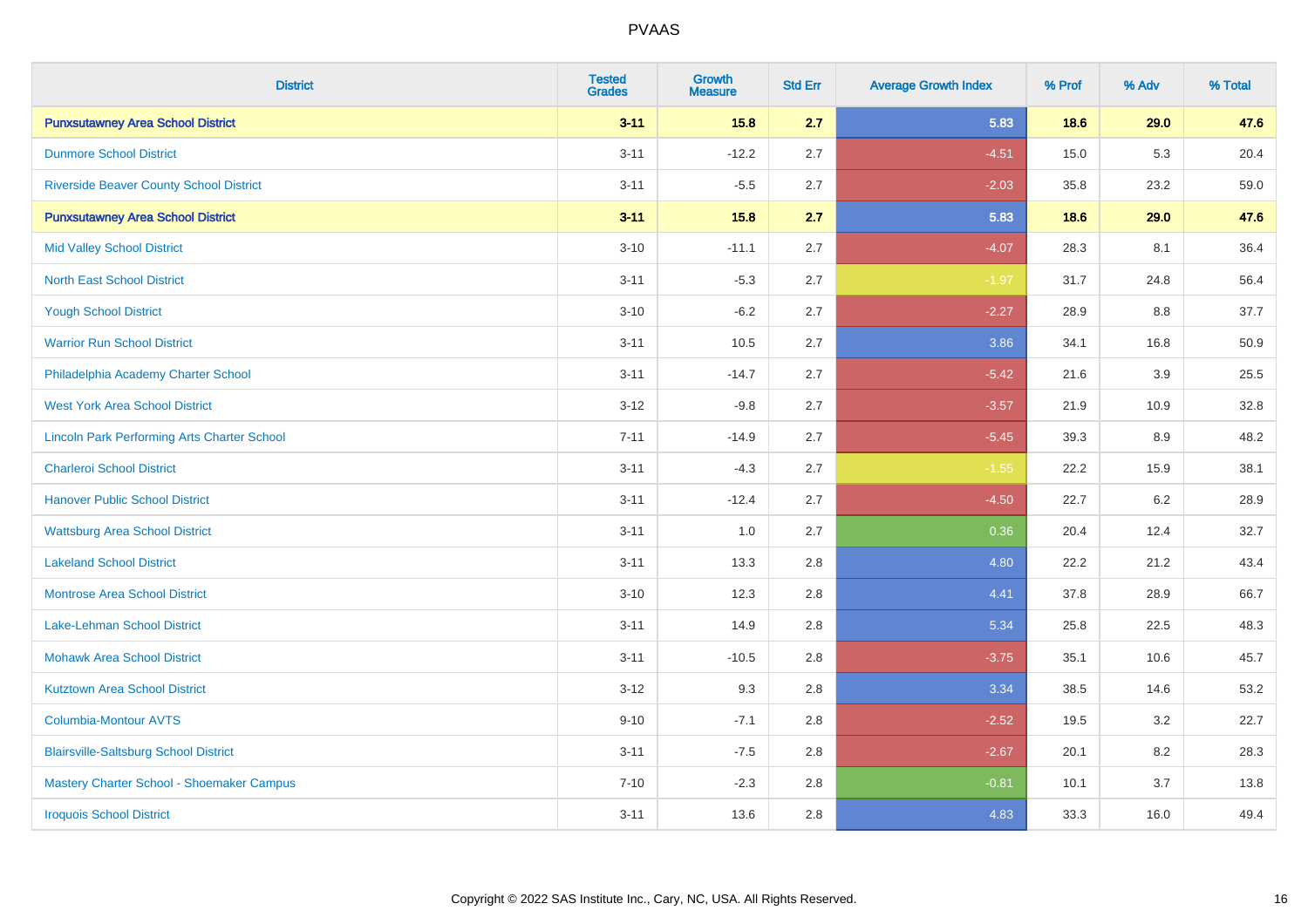| <b>District</b>                              | <b>Tested</b><br><b>Grades</b> | <b>Growth</b><br><b>Measure</b> | <b>Std Err</b> | <b>Average Growth Index</b> | % Prof | % Adv   | % Total |
|----------------------------------------------|--------------------------------|---------------------------------|----------------|-----------------------------|--------|---------|---------|
| <b>Punxsutawney Area School District</b>     | $3 - 11$                       | 15.8                            | 2.7            | 5.83                        | 18.6   | 29.0    | 47.6    |
| Southern Tioga School District               | $3 - 11$                       | $-0.1$                          | 2.8            | $-0.03$                     | 26.3   | 10.3    | 36.6    |
| Catasauqua Area School District              | $3 - 12$                       | $-7.3$                          | 2.8            | $-2.58$                     | 27.1   | 11.2    | 38.3    |
| <b>Bellwood-Antis School District</b>        | $3 - 10$                       | 3.5                             | 2.8            | 1.24                        | 40.9   | 19.4    | 60.2    |
| <b>Mount Union Area School District</b>      | $3 - 10$                       | $-2.5$                          | 2.8            | $-0.89$                     | 19.8   | 5.8     | 25.6    |
| <b>Westmont Hilltop School District</b>      | $3 - 11$                       | $-1.0$                          | 2.8            | $-0.36$                     | 33.3   | 14.7    | 48.0    |
| <b>Big Beaver Falls Area School District</b> | $3 - 11$                       | $-17.9$                         | 2.8            | $-6.27$                     | 9.4    | 2.8     | 12.2    |
| <b>Elk Lake School District</b>              | $3 - 11$                       | $-6.1$                          | 2.9            | $-2.12$                     | 26.3   | 11.6    | 37.9    |
| <b>Kane Area School District</b>             | $3 - 10$                       | 8.8                             | 2.9            | 3.07                        | 31.4   | 19.8    | 51.2    |
| Marion Center Area School District           | $3 - 10$                       | 0.8                             | 2.9            | 0.27                        | 23.3   | 11.1    | 34.4    |
| <b>Canton Area School District</b>           | $3 - 11$                       | 8.4                             | 2.9            | 2.92                        | 13.8   | 23.0    | 36.8    |
| <b>Palisades School District</b>             | $3 - 11$                       | 7.7                             | 2.9            | 2.66                        | 27.8   | 20.3    | 48.1    |
| <b>Moniteau School District</b>              | $3 - 11$                       | $-11.8$                         | 2.9            | $-4.07$                     | 22.6   | $5.0\,$ | 27.6    |
| <b>Chestnut Ridge School District</b>        | $3 - 12$                       | 4.0                             | 2.9            | 1.38                        | 33.2   | 11.0    | 44.2    |
| <b>Cambria Heights School District</b>       | $3 - 10$                       | $-6.2$                          | 2.9            | $-2.11$                     | 25.0   | 13.0    | 38.0    |
| <b>Washington School District</b>            | $3 - 11$                       | $-15.9$                         | 2.9            | $-5.44$                     | 12.9   | 1.7     | 14.7    |
| <b>Bristol Borough School District</b>       | $3 - 12$                       | $-5.9$                          | 2.9            | $-2.00$                     | 27.8   | 3.3     | 31.1    |
| New Hope-Solebury School District            | $3 - 11$                       | 28.8                            | 2.9            | 9.77                        | 31.6   | 50.0    | 81.6    |
| <b>Camp Hill School District</b>             | $3 - 12$                       | 20.7                            | 2.9            | 7.00                        | 32.3   | 41.4    | 73.7    |
| <b>Apollo-Ridge School District</b>          | $3 - 12$                       | 9.5                             | 3.0            | 3.23                        | 34.0   | 9.4     | 43.4    |
| <b>Greenville Area School District</b>       | $3 - 11$                       | $-13.2$                         | 3.0            | $-4.45$                     | 32.1   | 4.6     | 36.7    |
| Philipsburg-Osceola Area School District     | $3 - 11$                       | 4.1                             | 3.0            | 1.37                        | 22.5   | 16.2    | 38.8    |
| <b>Mcguffey School District</b>              | $3 - 11$                       | $-12.1$                         | 3.0            | $-4.06$                     | 12.8   | 5.9     | 18.6    |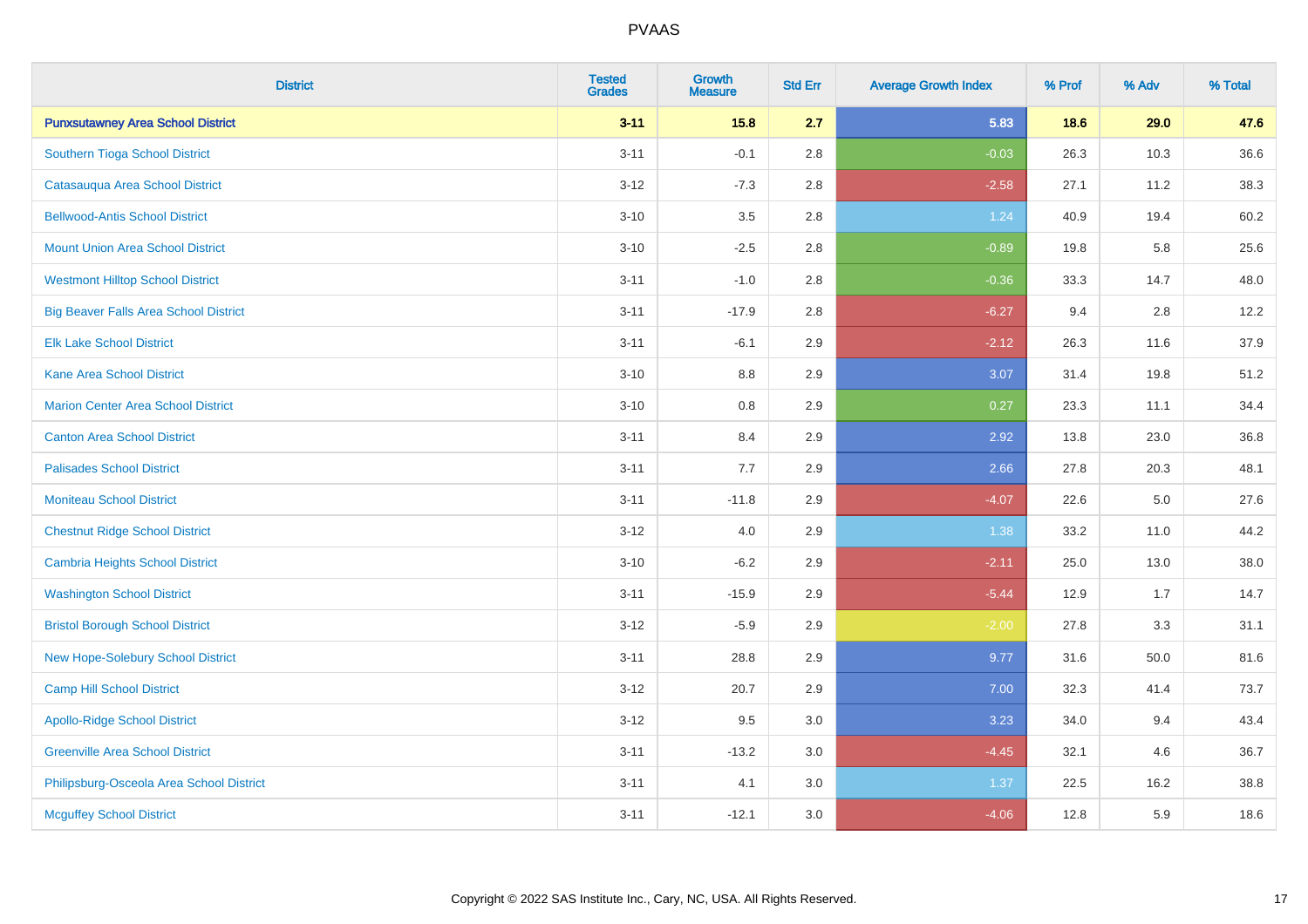| <b>District</b>                                   | <b>Tested</b><br><b>Grades</b> | <b>Growth</b><br><b>Measure</b> | <b>Std Err</b> | <b>Average Growth Index</b> | % Prof | % Adv | % Total |
|---------------------------------------------------|--------------------------------|---------------------------------|----------------|-----------------------------|--------|-------|---------|
| <b>Punxsutawney Area School District</b>          | $3 - 11$                       | 15.8                            | 2.7            | 5.83                        | 18.6   | 29.0  | 47.6    |
| <b>Bentworth School District</b>                  | $3 - 11$                       | 7.0                             | 3.0            | 2.36                        | 26.6   | 17.0  | 43.6    |
| Lehigh Valley Academy Regional Charter School     | $3 - 11$                       | $-5.9$                          | 3.0            | $-1.98$                     | 20.0   | 7.7   | 27.7    |
| Southern Columbia Area School District            | $3 - 11$                       | $-8.5$                          | 3.0            | $-2.83$                     | 30.5   | 12.8  | 43.3    |
| <b>Pine Grove Area School District</b>            | $3 - 11$                       | $-1.1$                          | 3.0            | $-0.36$                     | 29.5   | 14.3  | 43.8    |
| Mastery Charter School - Hardy Williams           | $3 - 11$                       | 6.6                             | 3.0            | 2.21                        | 24.7   | 1.2   | 25.9    |
| <b>Windber Area School District</b>               | $3 - 11$                       | $-11.9$                         | 3.0            | $-3.94$                     | 41.0   | 10.3  | 51.3    |
| <b>Wellsboro Area School District</b>             | $3 - 11$                       | $-6.3$                          | 3.0            | $-2.08$                     | 24.4   | 13.4  | 37.8    |
| <b>MaST Community Charter School II</b>           | $3 - 10$                       | 1.4                             | 3.0            | 0.45                        | 16.1   | 4.6   | 20.7    |
| <b>East Allegheny School District</b>             | $3 - 11$                       | $-6.4$                          | 3.0            | $-2.11$                     | 21.0   | 7.4   | 28.4    |
| <b>Executive Education Academy Charter School</b> | $3 - 10$                       | $-14.6$                         | 3.0            | $-4.81$                     | 8.5    | 1.2   | 9.8     |
| <b>Brentwood Borough School District</b>          | $3 - 11$                       | 1.3                             | 3.0            | 0.44                        | 20.2   | 16.0  | 36.2    |
| <b>Uniontown Area School District</b>             | $3 - 11$                       | $-2.8$                          | 3.1            | $-0.91$                     | 31.7   | 7.3   | 39.0    |
| <b>Carmichaels Area School District</b>           | $3 - 10$                       | $-7.0$                          | 3.1            | $-2.30$                     | 17.8   | 9.6   | 27.4    |
| <b>Freedom Area School District</b>               | $3 - 11$                       | $-6.3$                          | 3.1            | $-2.04$                     | 22.9   | 8.4   | 31.3    |
| <b>Springfield Township School District</b>       | $3 - 11$                       | $-3.9$                          | 3.1            | $-1.27$                     | 37.2   | 30.8  | 68.1    |
| <b>Southmoreland School District</b>              | $3 - 11$                       | $-12.5$                         | 3.1            | $-4.04$                     | 33.3   | 15.5  | 48.8    |
| <b>Avon Grove Charter School</b>                  | $3 - 11$                       | 9.8                             | 3.1            | 3.18                        | 32.4   | 26.0  | 58.4    |
| <b>Mercer Area School District</b>                | $3 - 11$                       | 2.2                             | 3.1            | 0.70                        | 24.4   | 11.8  | 36.2    |
| Maritime Academy Charter School                   | $3 - 10$                       | 13.2                            | 3.1            | 4.29                        | 24.0   | 1.3   | 25.3    |
| <b>KIPP Dubois Charter School</b>                 | $9 - 10$                       | $-3.0$                          | 3.1            | $-0.95$                     | 10.0   | 0.0   | 10.0    |
| <b>Everett Area School District</b>               | $3 - 11$                       | $-1.1$                          | 3.1            | $-0.34$                     | 34.2   | 13.2  | 47.4    |
| South Williamsport Area School District           | $3 - 10$                       | 0.9                             | 3.1            | 0.31                        | 38.4   | 11.6  | 50.0    |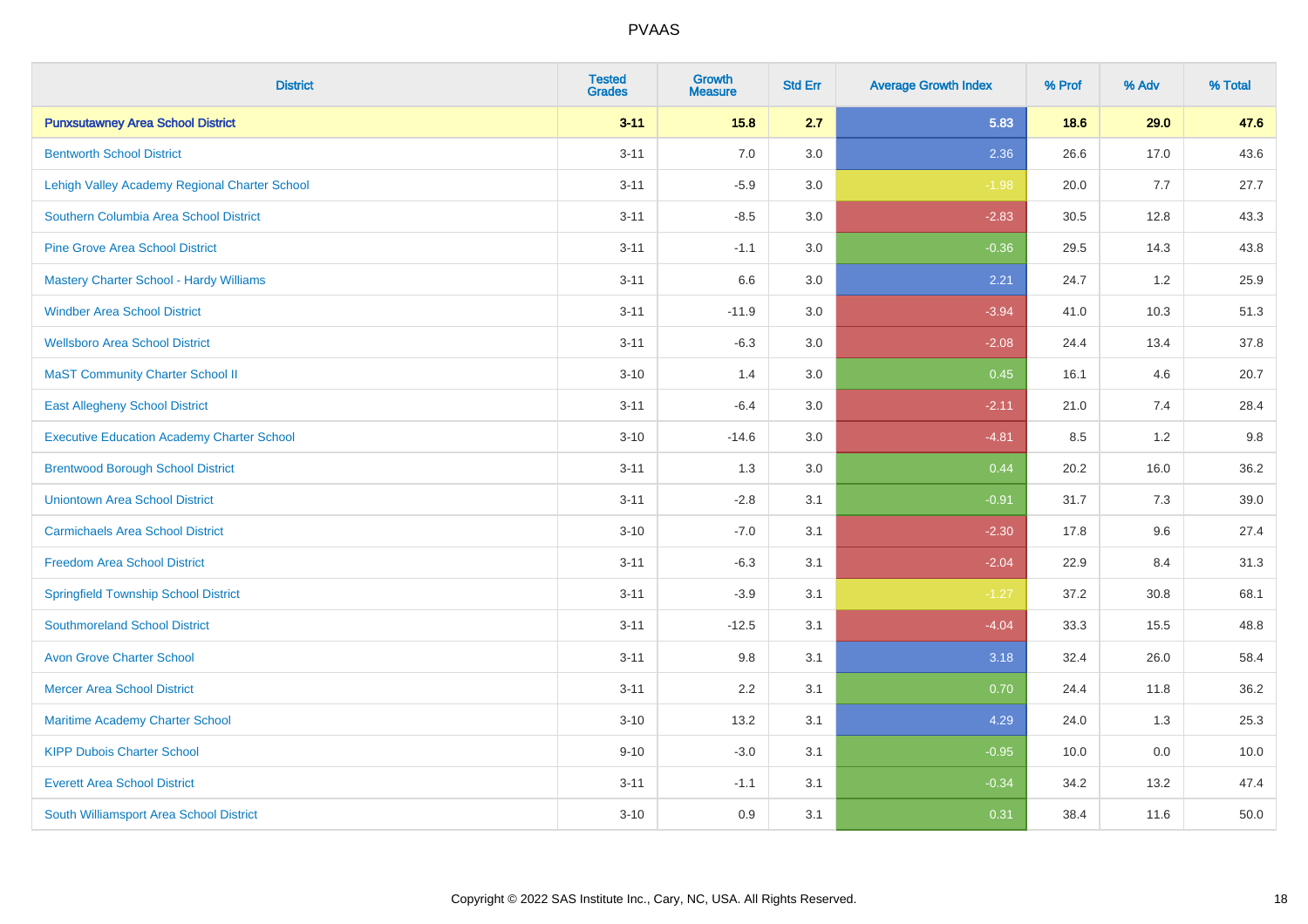| <b>District</b>                                 | <b>Tested</b><br><b>Grades</b> | <b>Growth</b><br><b>Measure</b> | <b>Std Err</b> | <b>Average Growth Index</b> | % Prof | % Adv | % Total |
|-------------------------------------------------|--------------------------------|---------------------------------|----------------|-----------------------------|--------|-------|---------|
| <b>Punxsutawney Area School District</b>        | $3 - 11$                       | 15.8                            | 2.7            | 5.83                        | 18.6   | 29.0  | 47.6    |
| <b>Redbank Valley School District</b>           | $3 - 11$                       | $-7.5$                          | 3.1            | $-2.41$                     | 12.4   | 10.6  | 23.1    |
| <b>Cranberry Area School District</b>           | $3 - 12$                       | $-0.9$                          | 3.1            | $-0.29$                     | 25.5   | 9.7   | 35.2    |
| <b>Fort Cherry School District</b>              | $3 - 10$                       | $-0.7$                          | 3.1            | $-0.21$                     | 30.6   | 14.1  | 44.7    |
| <b>Laurel School District</b>                   | $3 - 11$                       | 13.0                            | 3.1            | 4.19                        | 30.3   | 15.7  | 46.1    |
| <b>Brookville Area School District</b>          | $3 - 11$                       | 6.8                             | 3.1            | 2.19                        | 46.1   | 14.6  | 60.7    |
| <b>Old Forge School District</b>                | $3 - 12$                       | $-11.3$                         | 3.1            | $-3.62$                     | 28.6   | 13.2  | 41.8    |
| <b>Ellwood City Area School District</b>        | $3 - 11$                       | $-12.5$                         | 3.1            | $-4.00$                     | 26.7   | 8.7   | 35.4    |
| Renaissance Academy Charter School              | $3 - 11$                       | $-5.6$                          | 3.1            | $-1.79$                     | 28.4   | 18.5  | 46.9    |
| <b>Pequea Valley School District</b>            | $3 - 11$                       | 18.0                            | 3.1            | 5.74                        | 29.2   | 37.5  | 66.7    |
| South Allegheny School District                 | $3 - 11$                       | $-0.9$                          | 3.1            | $-0.30$                     | 23.8   | 2.5   | 26.2    |
| <b>Ligonier Valley School District</b>          | $3 - 11$                       | $-10.8$                         | 3.1            | $-3.43$                     | 34.1   | 5.8   | 39.9    |
| Jefferson County-Dubois AVTS                    | $9 - 11$                       | $-11.7$                         | 3.1            | $-3.72$                     | 17.6   | 2.8   | 20.4    |
| <b>Mahanoy Area School District</b>             | $3 - 10$                       | $-3.4$                          | 3.1            | $-1.07$                     | 21.4   | 8.6   | 30.0    |
| South Side Area School District                 | $3 - 11$                       | $-0.6$                          | 3.1            | $-0.19$                     | 24.0   | 28.0  | 52.0    |
| <b>Carlynton School District</b>                | $3 - 11$                       | $-2.0$                          | 3.2            | $-0.62$                     | 27.9   | 5.2   | 33.1    |
| <b>Montgomery Area School District</b>          | $3 - 11$                       | $-5.8$                          | 3.2            | $-1.83$                     | 25.0   | 11.5  | 36.5    |
| <b>Central Fulton School District</b>           | $3 - 11$                       | $-13.3$                         | 3.2            | $-4.20$                     | 18.1   | 9.7   | 27.8    |
| <b>Carbondale Area School District</b>          | $3 - 10$                       | $-2.8$                          | 3.2            | $-0.87$                     | 27.5   | 2.9   | 30.4    |
| Sayre Area School District                      | $3 - 11$                       | 5.8                             | 3.2            | 1.81                        | 30.3   | 21.0  | 51.3    |
| <b>Eastern Lancaster County School District</b> | $3 - 12$                       | 2.9                             | 3.2            | 0.91                        | 35.2   | 36.4  | 71.6    |
| <b>Carbon Career &amp; Technical Institute</b>  | $9 - 11$                       | $-9.3$                          | 3.2            | $-2.92$                     | 19.6   | 2.2   | 21.7    |
| <b>Octorara Area School District</b>            | $3 - 11$                       | $-7.5$                          | 3.2            | $-2.35$                     | 26.1   | 17.0  | 43.2    |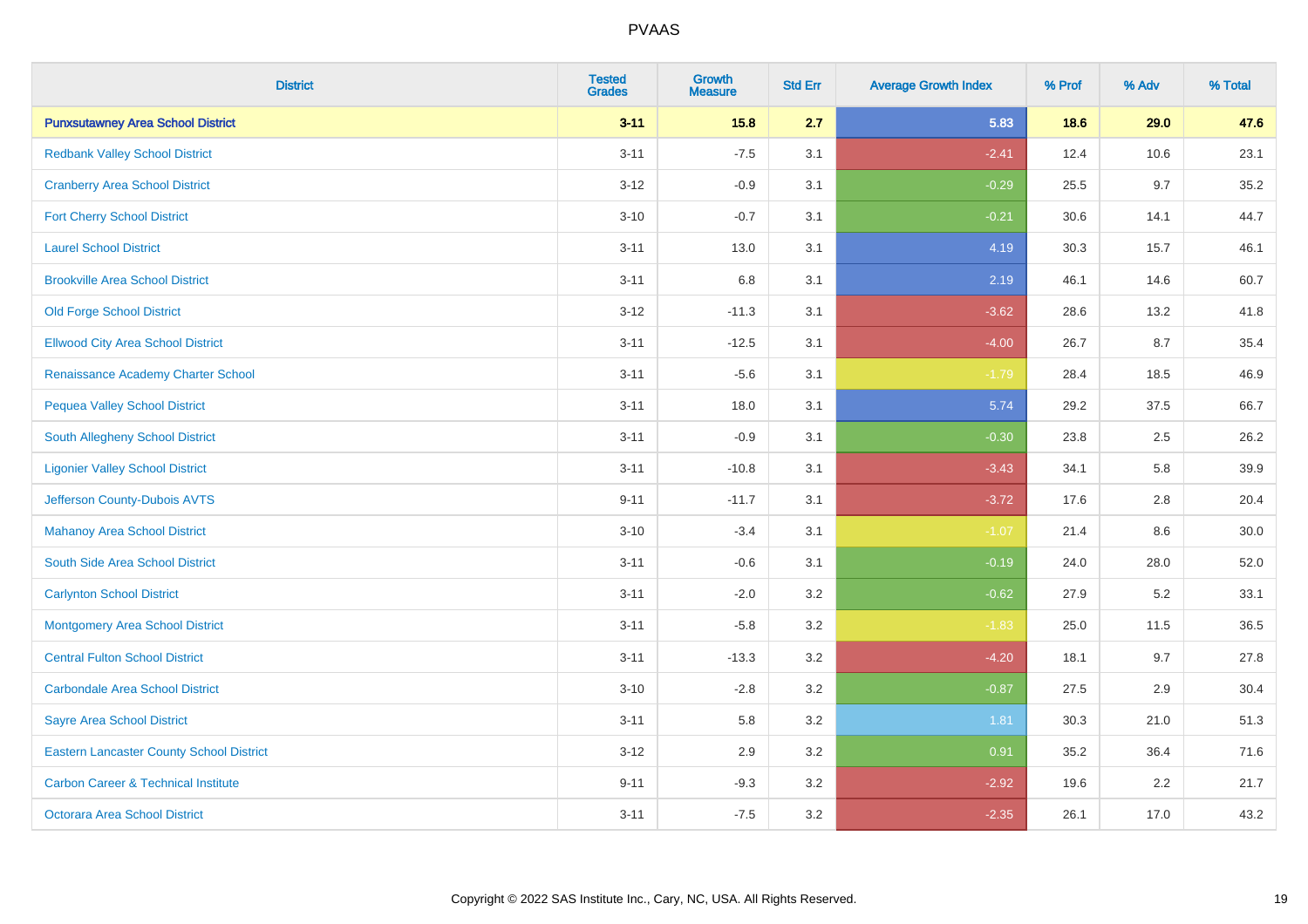| <b>District</b>                                        | <b>Tested</b><br><b>Grades</b> | <b>Growth</b><br><b>Measure</b> | <b>Std Err</b> | <b>Average Growth Index</b> | % Prof | % Adv | % Total |
|--------------------------------------------------------|--------------------------------|---------------------------------|----------------|-----------------------------|--------|-------|---------|
| <b>Punxsutawney Area School District</b>               | $3 - 11$                       | 15.8                            | 2.7            | 5.83                        | 18.6   | 29.0  | 47.6    |
| <b>Wyalusing Area School District</b>                  | $3 - 12$                       | 5.7                             | 3.2            | 1.78                        | 38.6   | 12.9  | 51.4    |
| <b>Steelton-Highspire School District</b>              | $3 - 11$                       | $-5.3$                          | 3.2            | $-1.65$                     | 13.9   | 0.0   | 13.9    |
| Shenango Area School District                          | $3 - 11$                       | 1.7                             | 3.2            | 0.52                        | 41.4   | 13.8  | 55.3    |
| <b>Troy Area School District</b>                       | $3 - 10$                       | $-4.7$                          | 3.2            | $-1.46$                     | 22.8   | 16.5  | 39.2    |
| Juniata Valley School District                         | $3 - 11$                       | 1.6                             | 3.2            | 0.51                        | 23.1   | 9.4   | 32.5    |
| <b>New Brighton Area School District</b>               | $3 - 11$                       | $-2.1$                          | 3.2            | $-0.65$                     | 31.5   | 11.1  | 42.6    |
| New Kensington-Arnold School District                  | $3 - 11$                       | $-5.8$                          | 3.2            | $-1.80$                     | 10.8   | 1.2   | 12.0    |
| <b>Northwestern School District</b>                    | $3 - 11$                       | $-14.6$                         | 3.2            | $-4.51$                     | 32.5   | 13.7  | 46.2    |
| <b>Burgettstown Area School District</b>               | $3 - 11$                       | $-11.2$                         | 3.2            | $-3.46$                     | 16.0   | 2.7   | 18.7    |
| <b>Panther Valley School District</b>                  | $3 - 12$                       | $-13.3$                         | 3.2            | $-4.10$                     | 31.5   | 4.1   | 35.6    |
| Meyersdale Area School District                        | $3 - 11$                       | $-16.1$                         | 3.3            | $-4.94$                     | 20.3   | 5.8   | 26.1    |
| <b>Muncy School District</b>                           | $3 - 11$                       | 6.9                             | 3.3            | 2.12                        | 37.6   | 18.8  | 56.4    |
| <b>Newport School District</b>                         | $3 - 12$                       | $3.8\,$                         | 3.3            | 1.17                        | 38.8   | 10.4  | 49.2    |
| <b>West Branch Area School District</b>                | $3 - 11$                       | 17.0                            | 3.3            | 5.20                        | 47.1   | 19.1  | 66.2    |
| Northern Bedford County School District                | $3 - 11$                       | $-2.3$                          | 3.3            | $-0.69$                     | 26.2   | 16.9  | 43.1    |
| Lackawanna Trail School District                       | $3 - 10$                       | $-11.0$                         | 3.3            | $-3.35$                     | 13.1   | 18.0  | 31.2    |
| <b>Northwest Area School District</b>                  | $3 - 10$                       | $-3.2$                          | 3.3            | $-0.97$                     | 30.4   | 13.0  | 43.5    |
| <b>Westinghouse Arts Academy Charter School</b>        | $9 - 10$                       | $-6.0$                          | 3.3            | $-1.81$                     | 20.2   | 8.9   | 29.1    |
| Propel Charter School - Braddock Hills                 | $3 - 11$                       | $-2.1$                          | 3.3            | $-0.63$                     | 4.8    | 3.2   | 8.1     |
| Wilmington Area School District                        | $3 - 11$                       | 11.1                            | 3.3            | 3.37                        | 29.8   | 26.2  | 56.0    |
| <b>North Star School District</b>                      | $3 - 11$                       | 1.1                             | 3.3            | 0.34                        | 26.2   | 20.0  | 46.2    |
| <b>Chester Charter Scholars Academy Charter School</b> | $3 - 12$                       | $-6.2$                          | 3.3            | $-1.88$                     | 2.2    | 0.0   | 2.2     |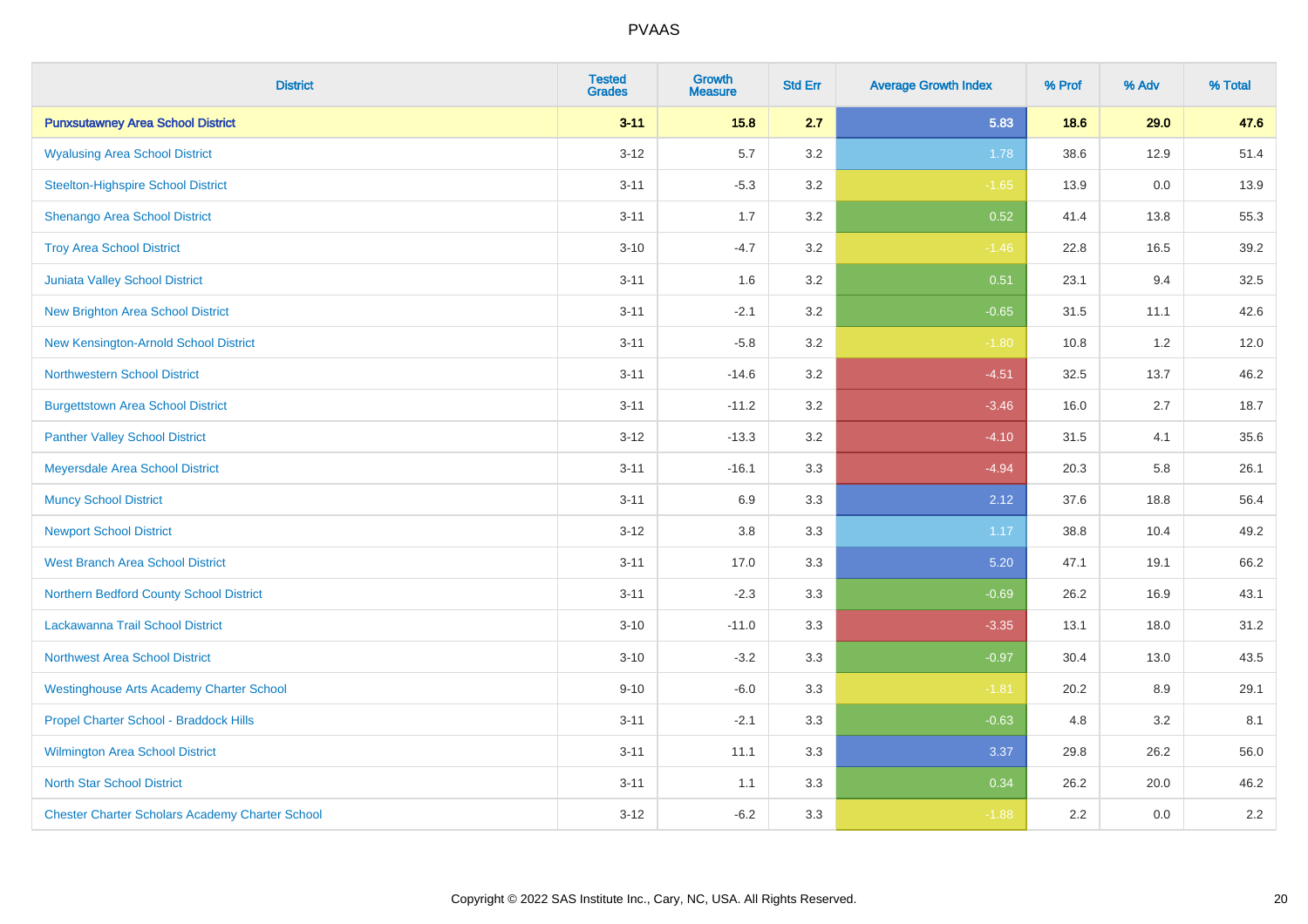| <b>District</b>                               | <b>Tested</b><br><b>Grades</b> | <b>Growth</b><br><b>Measure</b> | <b>Std Err</b> | <b>Average Growth Index</b> | % Prof | % Adv | % Total |
|-----------------------------------------------|--------------------------------|---------------------------------|----------------|-----------------------------|--------|-------|---------|
| <b>Punxsutawney Area School District</b>      | $3 - 11$                       | 15.8                            | 2.7            | 5.83                        | 18.6   | 29.0  | 47.6    |
| <b>Burrell School District</b>                | $3 - 11$                       | $-1.5$                          | 3.3            | $-0.44$                     | 27.8   | 17.7  | 45.6    |
| <b>Tacony Academy Charter School</b>          | $3 - 11$                       | $-12.9$                         | 3.3            | $-3.90$                     | 8.6    | 1.4   | 10.0    |
| <b>Tussey Mountain School District</b>        | $3 - 12$                       | $-13.0$                         | 3.3            | $-3.93$                     | 11.1   | 3.2   | 14.3    |
| <b>Portage Area School District</b>           | $3 - 10$                       | $-0.5$                          | 3.3            | $-0.14$                     | 27.0   | 20.6  | 47.6    |
| <b>Purchase Line School District</b>          | $3 - 12$                       | 4.3                             | 3.3            | 1.30                        | 32.3   | 9.0   | 41.4    |
| <b>United School District</b>                 | $3 - 11$                       | 6.3                             | 3.3            | 1.89                        | 38.8   | 16.3  | 55.0    |
| <b>Union City Area School District</b>        | $3 - 12$                       | $-8.7$                          | 3.3            | $-2.59$                     | 29.7   | 10.9  | 40.6    |
| <b>Steel Valley School District</b>           | $3 - 11$                       | 11.1                            | 3.3            | 3.33                        | 34.8   | 10.1  | 44.9    |
| Pennsylvania Virtual Charter School           | $3 - 11$                       | 4.4                             | 3.4            | 1.31                        | 29.8   | 21.2  | 51.0    |
| Jeannette City School District                | $3 - 11$                       | $-0.7$                          | 3.4            | $-0.20$                     | 26.8   | 4.1   | 30.9    |
| <b>Northern Cambria School District</b>       | $3 - 11$                       | $-0.3$                          | 3.4            | $-0.09$                     | 26.5   | 1.2   | 27.7    |
| <b>Mountain View School District</b>          | $3 - 11$                       | 24.2                            | 3.4            | $7.20$                      | 45.8   | 37.3  | 83.0    |
| Southern Huntingdon County School District    | $3 - 11$                       | $-5.9$                          | 3.4            | $-1.76$                     | 32.8   | 4.9   | 37.7    |
| <b>Minersville Area School District</b>       | $3 - 11$                       | $-2.9$                          | 3.4            | $-0.86$                     | 27.4   | 9.7   | 37.1    |
| Pennsylvania Distance Learning Charter School | $3 - 12$                       | 6.8                             | 3.4            | 1.99                        | 19.8   | 6.2   | 25.9    |
| <b>Multicultural Academy Charter School</b>   | $9 - 11$                       | 6.0                             | 3.4            | 1.77                        | 12.3   | 0.0   | 12.3    |
| Millersburg Area School District              | $3 - 11$                       | $-6.6$                          | 3.4            | $-1.92$                     | 24.1   | 10.3  | 34.5    |
| <b>Belmont Charter School</b>                 | $3 - 10$                       | 2.2                             | 3.4            | 0.64                        | 5.3    | 1.8   | $7.0$   |
| <b>Coudersport Area School District</b>       | $3 - 11$                       | 14.8                            | 3.4            | 4.33                        | 34.7   | 28.0  | 62.7    |
| <b>Frazier School District</b>                | $3 - 11$                       | $-18.9$                         | 3.4            | $-5.49$                     | 18.3   | 1.4   | 19.7    |
| <b>Bloomsburg Area School District</b>        | $3 - 10$                       | 4.3                             | 3.4            | 1.26                        | 36.5   | 20.6  | 57.1    |
| <b>Northgate School District</b>              | $3 - 11$                       | $-3.0$                          | 3.4            | $-0.85$                     | 35.6   | 6.8   | 42.4    |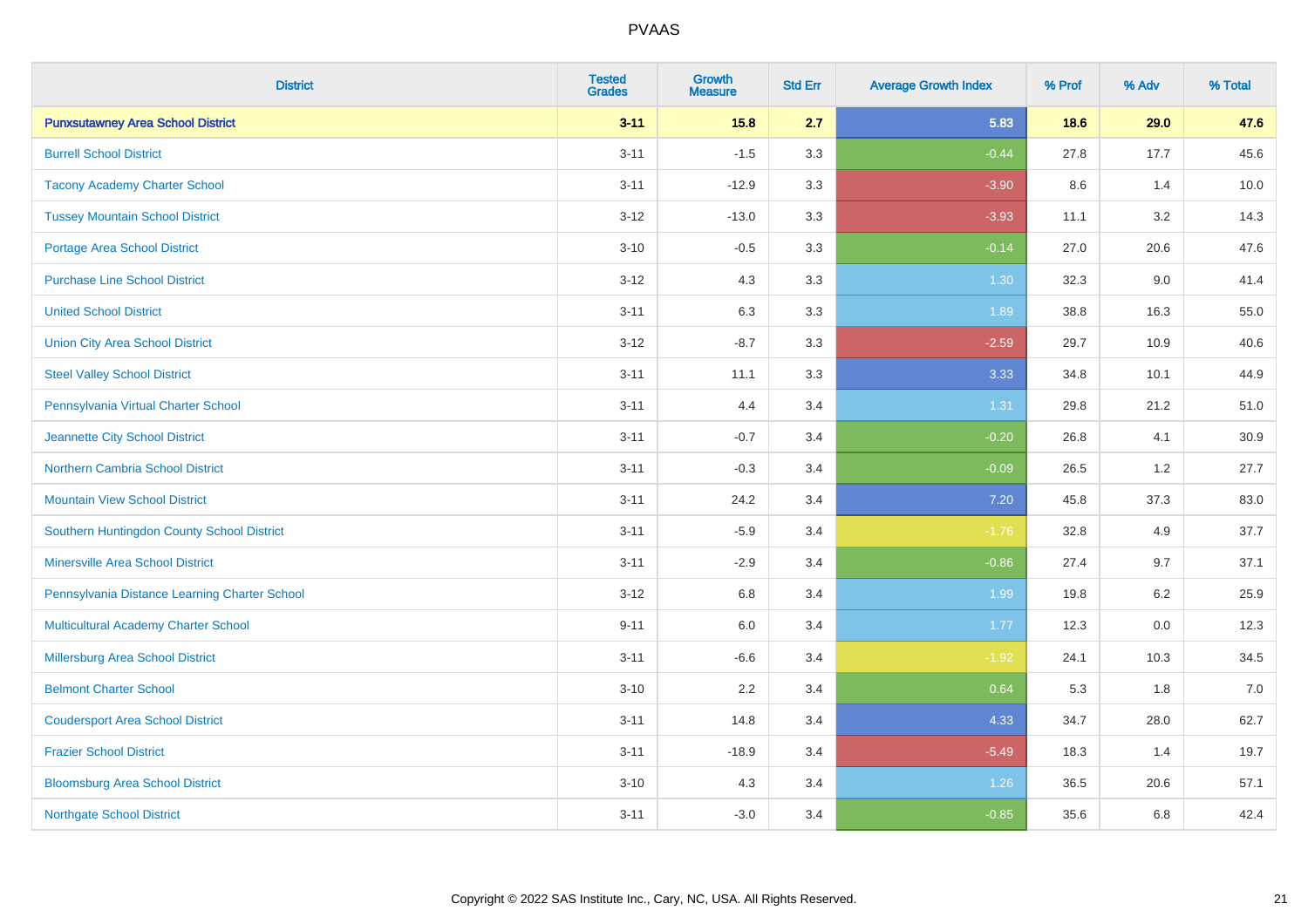| <b>District</b>                                | <b>Tested</b><br><b>Grades</b> | <b>Growth</b><br><b>Measure</b> | <b>Std Err</b> | <b>Average Growth Index</b> | % Prof | % Adv | % Total |
|------------------------------------------------|--------------------------------|---------------------------------|----------------|-----------------------------|--------|-------|---------|
| <b>Punxsutawney Area School District</b>       | $3 - 11$                       | 15.8                            | 2.7            | 5.83                        | 18.6   | 29.0  | 47.6    |
| <b>Chartiers-Houston School District</b>       | $3 - 10$                       | $-16.5$                         | 3.5            | $-4.79$                     | 26.3   | 6.6   | 32.9    |
| <b>Southeast Delco School District</b>         | $3 - 10$                       | 3.9                             | 3.5            | 1.12                        | 18.6   | 3.4   | 22.0    |
| <b>Homer-Center School District</b>            | $3 - 11$                       | $8.8\,$                         | 3.5            | 2.53                        | 38.0   | 17.7  | 55.8    |
| <b>Reynolds School District</b>                | $3 - 10$                       | $-3.0$                          | 3.5            | $-0.87$                     | 27.3   | 9.1   | 36.4    |
| <b>Sto-Rox School District</b>                 | $3 - 10$                       | $-7.0$                          | 3.5            | $-1.99$                     | 3.2    | 0.0   | 3.2     |
| <b>Otto-Eldred School District</b>             | $3 - 11$                       | $-0.5$                          | 3.5            | $-0.13$                     | 35.8   | 10.5  | 46.3    |
| <b>Conemaugh Township Area School District</b> | $3 - 12$                       | 4.8                             | 3.5            | 1.39                        | 30.9   | 27.8  | 58.8    |
| <b>Glendale School District</b>                | $3 - 10$                       | 7.9                             | 3.5            | 2.25                        | 42.6   | 9.3   | 51.8    |
| <b>Lakeview School District</b>                | $3 - 11$                       | $-1.9$                          | 3.5            | $-0.53$                     | 41.5   | 12.3  | 53.8    |
| <b>West Middlesex Area School District</b>     | $3 - 10$                       | $-7.4$                          | 3.5            | $-2.11$                     | 32.0   | 9.6   | 41.6    |
| <b>Brockway Area School District</b>           | $3 - 11$                       | $-0.4$                          | 3.5            | $-0.11$                     | 41.2   | 13.8  | 55.0    |
| <b>Shenandoah Valley School District</b>       | $3 - 11$                       | $-4.5$                          | 3.5            | $-1.29$                     | 14.3   | 0.0   | 14.3    |
| <b>Penns Manor Area School District</b>        | $3 - 12$                       | $-1.9$                          | 3.5            | $-0.55$                     | 24.2   | 3.8   | 28.0    |
| <b>Halifax Area School District</b>            | $3 - 11$                       | 5.8                             | 3.5            | 1.64                        | 32.1   | 18.9  | 50.9    |
| <b>Bethlehem-Center School District</b>        | $3 - 10$                       | 2.1                             | 3.5            | 0.59                        | 32.3   | 4.6   | 36.9    |
| <b>School Lane Charter School</b>              | $3 - 11$                       | 2.6                             | 3.6            | 0.72                        | 23.1   | 18.7  | 41.8    |
| <b>Reach Cyber Charter School</b>              | $3 - 11$                       | 1.4                             | 3.6            | 0.40                        | 32.9   | 15.2  | 48.1    |
| <b>Salisbury Township School District</b>      | $3 - 11$                       | 5.8                             | 3.6            | 1.62                        | 24.4   | 12.6  | 37.0    |
| <b>Fairfield Area School District</b>          | $3 - 11$                       | $-0.5$                          | 3.6            | $-0.13$                     | 43.9   | 6.1   | 50.0    |
| <b>Greenwood School District</b>               | $3 - 11$                       | 11.3                            | 3.6            | 3.14                        | 31.2   | 32.8  | 63.9    |
| <b>Achievement House Charter School</b>        | $7 - 11$                       | $-8.2$                          | 3.6            | $-2.28$                     | 16.7   | 2.8   | 19.4    |
| <b>Aliquippa School District</b>               | $3 - 11$                       | $-20.0$                         | 3.6            | $-5.54$                     | 1.7    | 0.0   | 1.7     |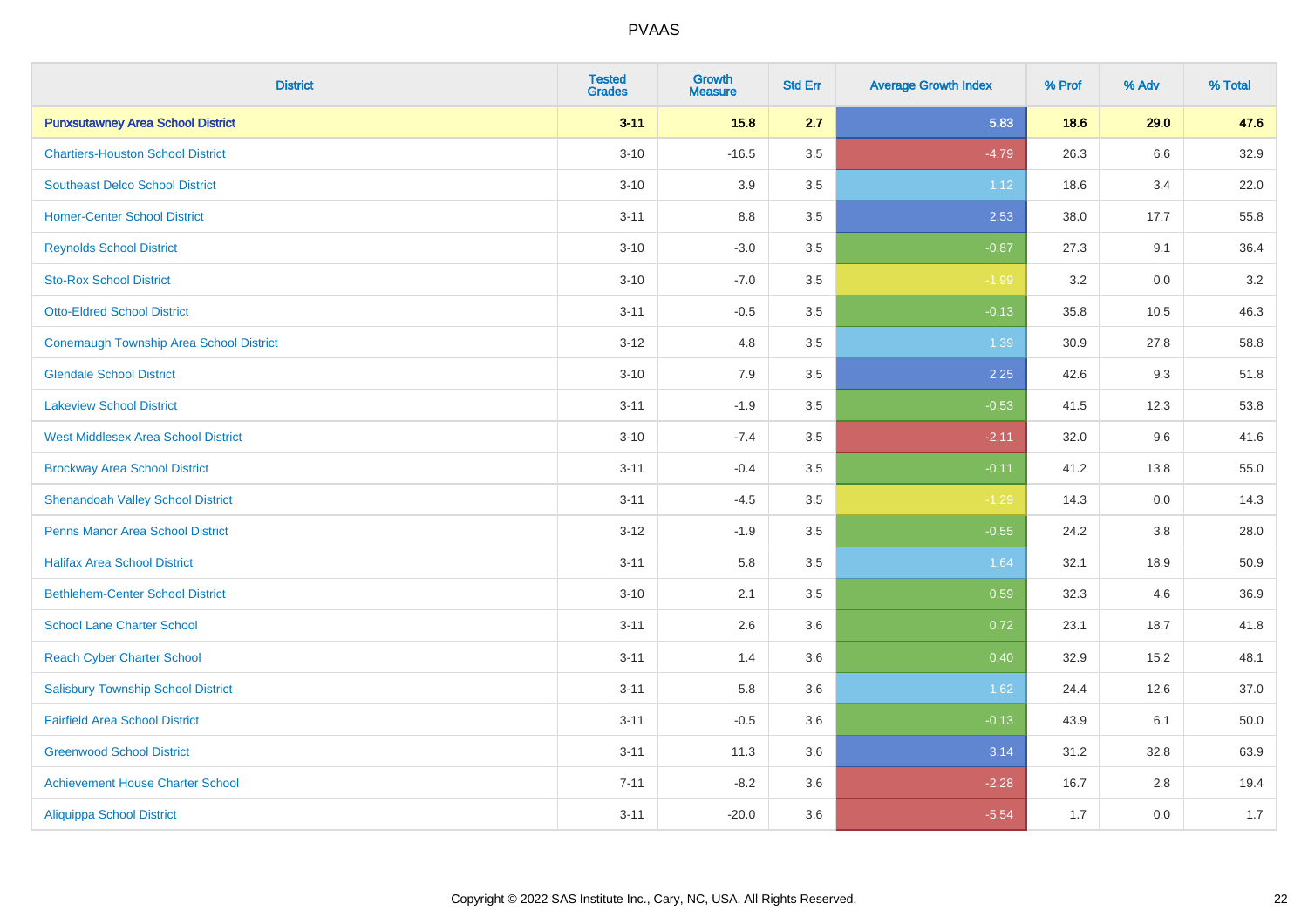| <b>District</b>                                   | <b>Tested</b><br><b>Grades</b> | <b>Growth</b><br><b>Measure</b> | <b>Std Err</b> | <b>Average Growth Index</b> | % Prof | % Adv | % Total |
|---------------------------------------------------|--------------------------------|---------------------------------|----------------|-----------------------------|--------|-------|---------|
| <b>Punxsutawney Area School District</b>          | $3 - 11$                       | 15.8                            | 2.7            | 5.83                        | 18.6   | 29.0  | 47.6    |
| <b>Forest City Regional School District</b>       | $3 - 12$                       | $-1.2$                          | 3.6            | $-0.33$                     | 26.5   | 8.2   | 34.7    |
| <b>Propel Charter School-Montour</b>              | $3 - 10$                       | $-3.4$                          | 3.6            | $-0.93$                     | 7.7    | 0.0   | 7.7     |
| <b>Clarion-Limestone Area School District</b>     | $3 - 12$                       | $-10.0$                         | 3.6            | $-2.76$                     | 28.3   | 20.0  | 48.3    |
| <b>Columbia Borough School District</b>           | $3 - 12$                       | $-1.1$                          | 3.6            | $-0.31$                     | 17.2   | 1.7   | 19.0    |
| <b>Sharpsville Area School District</b>           | $3 - 11$                       | 3.8                             | 3.7            | 1.04                        | 41.1   | 23.2  | 64.3    |
| <b>Lawrence County CTC</b>                        | $10 - 11$                      | $-9.8$                          | 3.7            | $-2.68$                     | 7.3    | 0.0   | 7.3     |
| <b>Sugar Valley Rural Charter School</b>          | $3 - 11$                       | $-3.6$                          | 3.7            | $-0.98$                     | 10.3   | 0.0   | 10.3    |
| <b>Clarion Area School District</b>               | $3 - 11$                       | 3.2                             | 3.7            | 0.88                        | 31.7   | 13.3  | 45.0    |
| <b>Blue Ridge School District</b>                 | $3 - 11$                       | 8.3                             | 3.7            | 2.24                        | 29.6   | 9.3   | 38.9    |
| <b>North Pocono School District</b>               | $3 - 11$                       | 13.1                            | 3.7            | 3.54                        | 31.4   | 33.3  | 64.7    |
| <b>Union School District</b>                      | $3 - 12$                       | 2.5                             | 3.7            | 0.69                        | 17.9   | 10.4  | 28.4    |
| <b>Antietam School District</b>                   | $3 - 10$                       | $-9.5$                          | 3.7            | $-2.57$                     | 20.9   | 1.5   | 22.4    |
| Lincoln Leadership Academy Charter School         | $3 - 12$                       | $-7.4$                          | 3.7            | $-1.99$                     | 6.4    | 2.1   | 8.5     |
| Morrisville Borough School District               | $3 - 11$                       | $-13.1$                         | 3.7            | $-3.52$                     | 4.9    | 1.6   | 6.6     |
| <b>Environmental Charter School At Frick Park</b> | $3-9$                          | $-6.2$                          | 3.7            | $-1.67$                     | 25.9   | 3.4   | 29.3    |
| <b>Northeast Bradford School District</b>         | $3 - 10$                       | $-5.0$                          | 3.7            | $-1.35$                     | 30.6   | 4.8   | 35.5    |
| <b>Clearfield Area School District</b>            | $3 - 10$                       | $-1.3$                          | 3.7            | $-0.34$                     | 43.9   | 24.6  | 68.4    |
| <b>Williams Valley School District</b>            | $3 - 11$                       | 2.6                             | 3.7            | 0.69                        | 17.0   | 5.1   | 22.0    |
| <b>Port Allegany School District</b>              | $3 - 11$                       | 6.5                             | 3.7            | 1.74                        | 26.4   | 11.3  | 37.7    |
| <b>Brownsville Area School District</b>           | $3 - 12$                       | 3.9                             | 3.8            | 1.04                        | 22.0   | 8.5   | 30.5    |
| <b>Union Area School District</b>                 | $3 - 11$                       | $-6.5$                          | 3.8            | $-1.70$                     | 30.6   | 12.2  | 42.9    |
| <b>Susquehanna Community School District</b>      | $3 - 11$                       | $-4.5$                          | 3.8            | $-1.19$                     | 31.9   | 8.8   | 40.7    |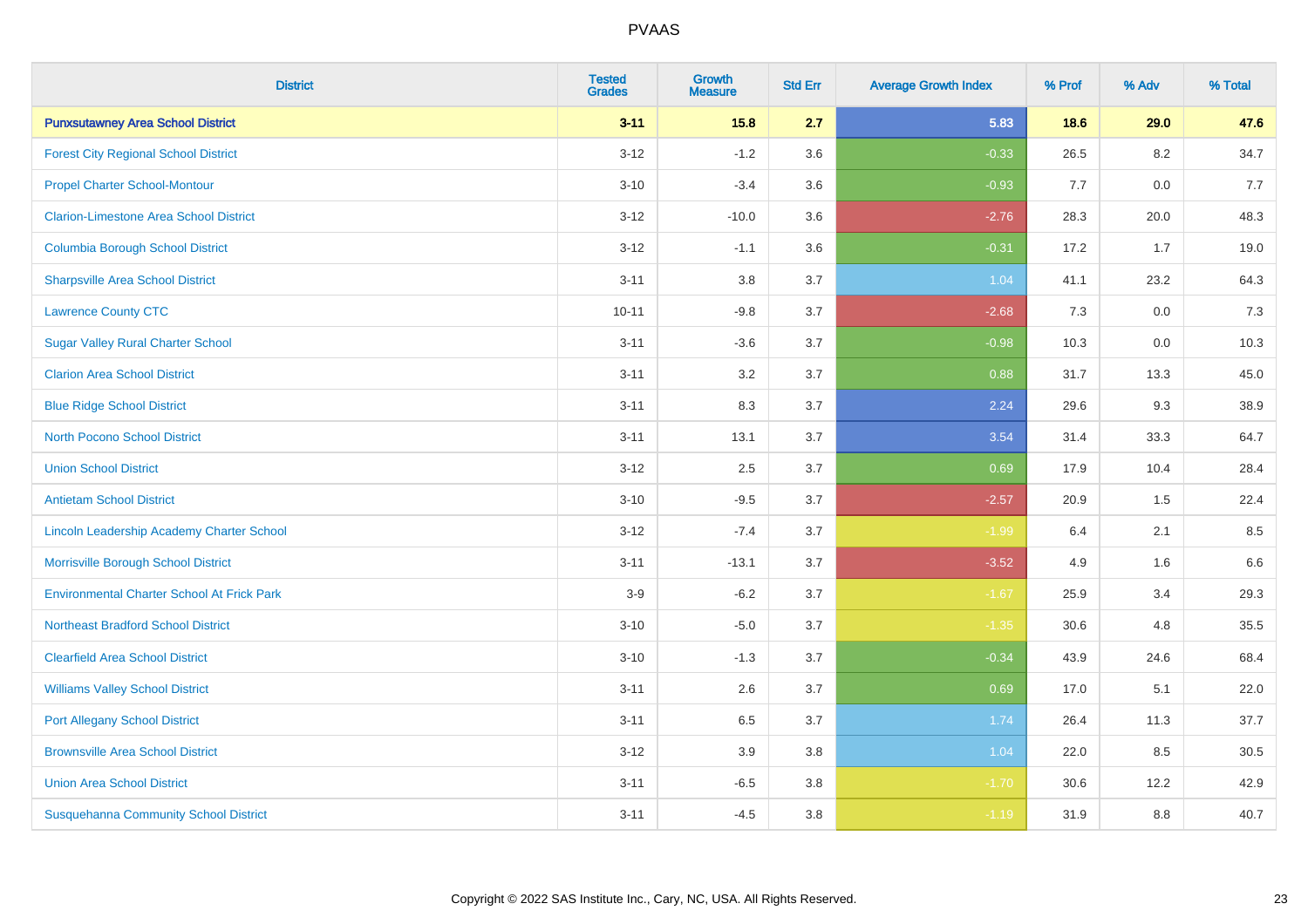| <b>District</b>                                 | <b>Tested</b><br><b>Grades</b> | <b>Growth</b><br><b>Measure</b> | <b>Std Err</b> | <b>Average Growth Index</b> | % Prof | % Adv   | % Total |
|-------------------------------------------------|--------------------------------|---------------------------------|----------------|-----------------------------|--------|---------|---------|
| <b>Punxsutawney Area School District</b>        | $3 - 11$                       | 15.8                            | 2.7            | 5.83                        | 18.6   | 29.0    | 47.6    |
| <b>Smethport Area School District</b>           | $3 - 12$                       | 5.8                             | 3.8            | 1.52                        | 24.6   | 20.0    | 44.6    |
| Jefferson-Morgan School District                | $3 - 10$                       | $-12.0$                         | 3.9            | $-3.09$                     | 28.6   | 6.1     | 34.7    |
| <b>West Greene School District</b>              | $3 - 11$                       | $-8.1$                          | 3.9            | $-2.08$                     | 31.0   | 11.9    | 42.9    |
| <b>Allegheny Valley School District</b>         | $3 - 11$                       | $-1.9$                          | 3.9            | $-0.48$                     | 31.8   | 11.4    | 43.2    |
| <b>Line Mountain School District</b>            | $3 - 11$                       | 11.7                            | 3.9            | 3.01                        | 40.4   | 42.3    | 82.7    |
| Johnsonburg Area School District                | $3 - 11$                       | 5.0                             | 3.9            | 1.27                        | 35.5   | 11.8    | 47.4    |
| <b>Tri-Valley School District</b>               | $3 - 10$                       | $-2.7$                          | 3.9            | $-0.69$                     | 31.0   | 9.5     | 40.5    |
| <b>West Side CTC</b>                            | $9 - 10$                       | $-32.0$                         | 3.9            | $-8.16$                     | 5.9    | 0.0     | 5.9     |
| Leechburg Area School District                  | $3 - 11$                       | 7.0                             | 3.9            | 1.79                        | 37.7   | 4.9     | 42.6    |
| <b>Rochester Area School District</b>           | $3 - 11$                       | $-5.7$                          | 3.9            | $-1.45$                     | 14.9   | 2.1     | 17.0    |
| <b>Propel Charter School-Homestead</b>          | $3 - 11$                       | $-5.0$                          | 3.9            | $-1.27$                     | 7.3    | 0.0     | 7.3     |
| <b>Blacklick Valley School District</b>         | $3 - 11$                       | $-0.9$                          | 3.9            | $-0.23$                     | 7.7    | 7.7     | 15.4    |
| <b>Riverview School District</b>                | $3 - 11$                       | $-13.0$                         | $4.0\,$        | $-3.29$                     | 43.1   | $7.8\,$ | 51.0    |
| <b>Shade-Central City School District</b>       | $3 - 11$                       | $-14.6$                         | 4.0            | $-3.68$                     | 9.6    | 0.0     | 9.6     |
| <b>Southern Fulton School District</b>          | $3 - 11$                       | $-5.1$                          | 4.0            | $-1.29$                     | 21.7   | 13.0    | 34.8    |
| <b>Berlin Brothersvalley School District</b>    | $3 - 11$                       | 19.6                            | 4.0            | 4.93                        | 28.3   | 41.3    | 69.6    |
| <b>Ridgway Area School District</b>             | $3 - 11$                       | $-6.1$                          | 4.0            | $-1.53$                     | 42.2   | 15.6    | 57.8    |
| <b>Weatherly Area School District</b>           | $3 - 11$                       | $-5.8$                          | $4.0\,$        | $-1.44$                     | 32.1   | 8.9     | 41.1    |
| <b>Benton Area School District</b>              | $3 - 10$                       | 8.1                             | 4.0            | 2.01                        | 35.7   | 28.6    | 64.3    |
| <b>Allegheny-Clarion Valley School District</b> | $3 - 10$                       | 12.3                            | 4.1            | 3.03                        | 33.3   | 19.0    | 52.4    |
| <b>Conemaugh Valley School District</b>         | $3 - 12$                       | $-6.3$                          | 4.1            | $-1.54$                     | 23.7   | 5.1     | 28.8    |
| Jamestown Area School District                  | $3 - 11$                       | $-9.5$                          | 4.1            | $-2.33$                     | 41.5   | 4.9     | 46.3    |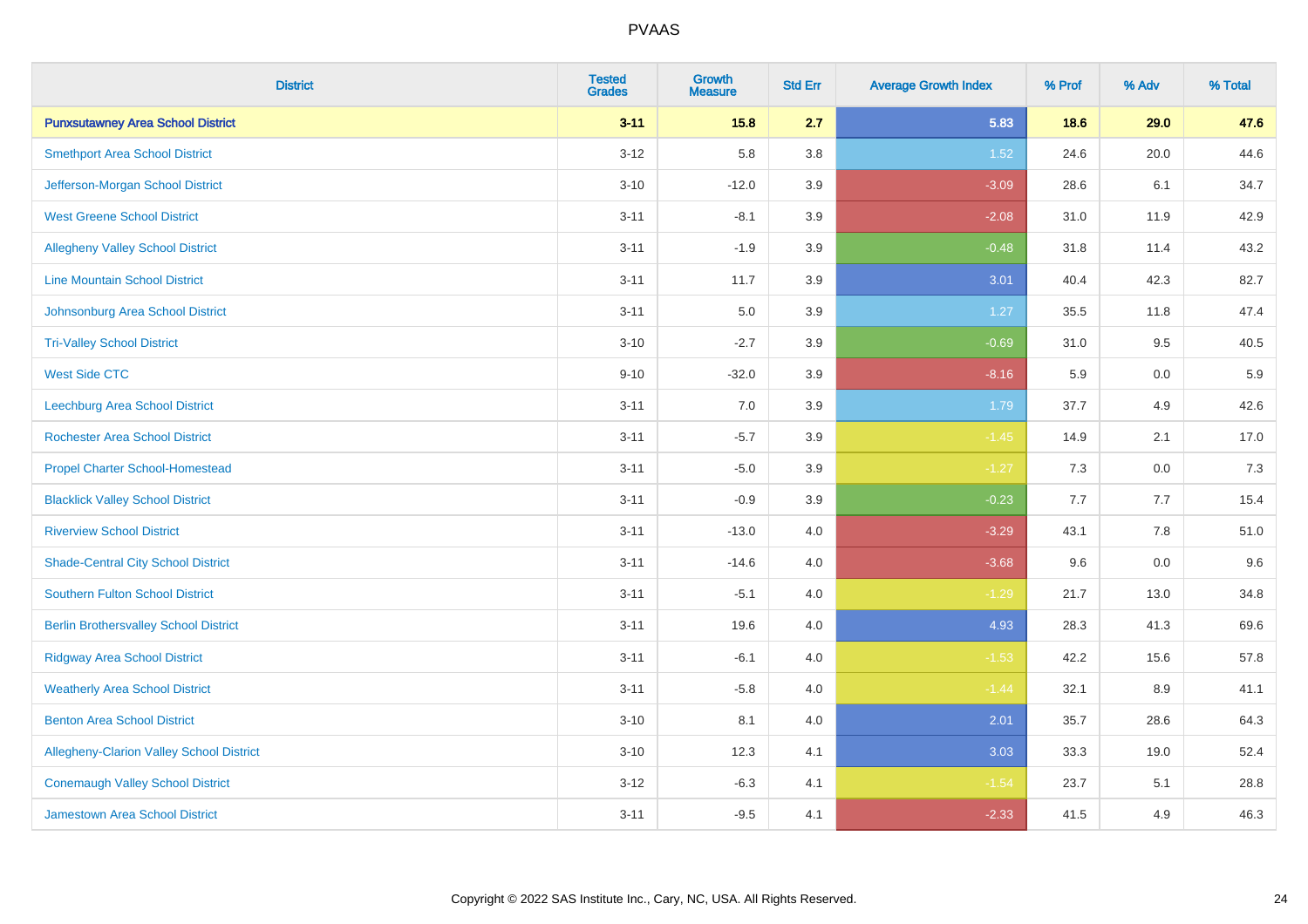| <b>District</b>                                 | <b>Tested</b><br><b>Grades</b> | <b>Growth</b><br><b>Measure</b> | <b>Std Err</b> | <b>Average Growth Index</b> | % Prof | % Adv | % Total |
|-------------------------------------------------|--------------------------------|---------------------------------|----------------|-----------------------------|--------|-------|---------|
| <b>Punxsutawney Area School District</b>        | $3 - 11$                       | 15.8                            | 2.7            | 5.83                        | 18.6   | 29.0  | 47.6    |
| <b>Williamsburg Community School District</b>   | $3 - 11$                       | $-16.9$                         | 4.1            | $-4.14$                     | 22.4   | 0.0   | 22.4    |
| <b>Jenkintown School District</b>               | $3 - 11$                       | $-7.9$                          | 4.1            | $-1.92$                     | 34.1   | 27.3  | 61.4    |
| North Clarion County School District            | $3 - 12$                       | 3.4                             | 4.1            | 0.83                        | 45.0   | 18.8  | 63.8    |
| <b>Roberto Clemente Charter School</b>          | $3 - 12$                       | $-3.3$                          | 4.1            | $-0.79$                     | 22.7   | 4.6   | 27.3    |
| <b>Ferndale Area School District</b>            | $3 - 10$                       | $-1.1$                          | 4.1            | $-0.27$                     | 21.0   | 7.9   | 29.0    |
| <b>Chichester School District</b>               | $3 - 11$                       | $-1.8$                          | 4.2            | $-0.44$                     | 40.0   | 14.0  | 54.0    |
| <b>Farrell Area School District</b>             | $3 - 11$                       | $-1.9$                          | 4.2            | $-0.44$                     | 9.3    | 11.6  | 20.9    |
| <b>Western Beaver County School District</b>    | $3 - 11$                       | $-9.3$                          | 4.2            | $-2.20$                     | 45.1   | 3.9   | 49.0    |
| <b>Mastery Charter School - Pickett Campus</b>  | $6 - 10$                       | 2.7                             | 4.2            | 0.65                        | 20.6   | 0.0   | 20.6    |
| Dr Robert Ketterer Charter School Inc           | $6 - 12$                       | 7.1                             | 4.3            | 1.66                        | 7.3    | 1.7   | 9.0     |
| <b>Sullivan County School District</b>          | $3 - 10$                       | 2.5                             | 4.3            | 0.58                        | 43.6   | 7.7   | 51.3    |
| <b>Tidioute Community Charter School</b>        | $3 - 11$                       | 0.8                             | 4.4            | 0.19                        | 18.1   | 6.9   | 25.0    |
| <b>Millville Area School District</b>           | $3 - 12$                       | $-5.6$                          | 4.4            | $-1.26$                     | 31.4   | 11.4  | 42.9    |
| <b>Southeastern Greene School District</b>      | $3 - 10$                       | $-2.3$                          | 4.4            | $-0.53$                     | 29.0   | 9.7   | 38.7    |
| <b>Cameron County School District</b>           | $3 - 12$                       | $-5.0$                          | 4.4            | $-1.12$                     | 34.9   | 4.8   | 39.7    |
| <b>York Academy Regional Charter School</b>     | $3 - 11$                       | $-2.3$                          | 4.4            | $-0.52$                     | 23.5   | 2.0   | 25.5    |
| California Area School District                 | $3 - 10$                       | $-13.7$                         | 4.5            | $-3.06$                     | 41.7   | 16.7  | 58.3    |
| <b>Commodore Perry School District</b>          | $3 - 11$                       | $-10.4$                         | 4.5            | $-2.30$                     | 29.4   | 5.9   | 35.3    |
| Capital Area School for the Arts Charter School | $9 - 11$                       | 14.2                            | 4.5            | 3.13                        | 27.5   | 30.0  | 57.5    |
| <b>Mastery Charter School - Gratz Campus</b>    | $7 - 10$                       | $-9.5$                          | 4.6            | $-2.09$                     | 0.0    | 3.4   | 3.4     |
| <b>Cornell School District</b>                  | $3 - 11$                       | $-5.5$                          | 4.6            | $-1.20$                     | 11.3   | 3.2   | 14.5    |
| <b>Moshannon Valley School District</b>         | $3 - 10$                       | $-5.1$                          | 4.6            | $-1.12$                     | 25.0   | 12.5  | 37.5    |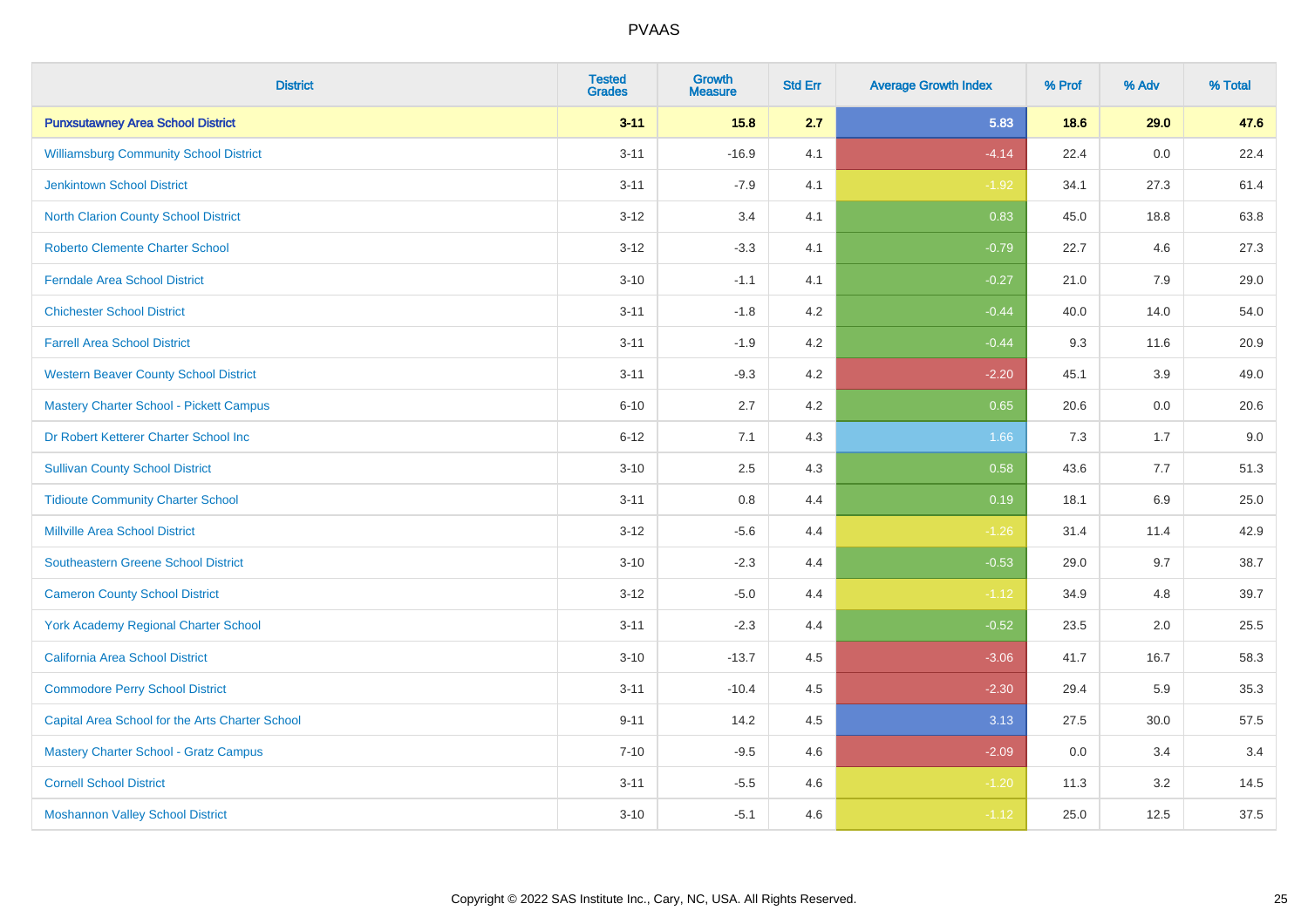| <b>District</b>                                 | <b>Tested</b><br><b>Grades</b> | <b>Growth</b><br><b>Measure</b> | <b>Std Err</b> | <b>Average Growth Index</b> | % Prof | % Adv | % Total |
|-------------------------------------------------|--------------------------------|---------------------------------|----------------|-----------------------------|--------|-------|---------|
| <b>Punxsutawney Area School District</b>        | $3 - 11$                       | 15.8                            | 2.7            | 5.83                        | 18.6   | 29.0  | 47.6    |
| <b>Northern Potter School District</b>          | $3 - 12$                       | $6.8\,$                         | 4.6            | 1.48                        | 30.6   | 11.1  | 41.7    |
| <b>Avella Area School District</b>              | $3 - 12$                       | 1.6                             | 4.7            | 0.34                        | 34.8   | 7.2   | 42.0    |
| <b>Hanover Area School District</b>             | $3 - 11$                       | $-14.7$                         | 4.7            | $-3.13$                     | 12.1   | 3.0   | 15.2    |
| <b>Forbes Road School District</b>              | $3 - 11$                       | $-11.5$                         | 4.7            | $-2.43$                     | 23.1   | 10.3  | 33.3    |
| <b>Forest Area School District</b>              | $3 - 11$                       | $-1.8$                          | 4.7            | $-0.37$                     | 18.9   | 15.1  | 34.0    |
| <b>Evergreen Community Charter School</b>       | $6 - 11$                       | $-1.1$                          | 4.7            | $-0.23$                     | 34.6   | 26.9  | 61.5    |
| <b>Fannett-Metal School District</b>            | $3 - 11$                       | $-22.3$                         | 4.8            | $-4.65$                     | 16.4   | 6.6   | 23.0    |
| <b>Tulpehocken Area School District</b>         | $3 - 12$                       | 1.0                             | 4.9            | 0.20                        | 11.5   | 23.1  | 34.6    |
| <b>Clairton City School District</b>            | $3 - 11$                       | $-1.6$                          | 5.0            | $-0.32$                     | 3.8    | 0.5   | 4.4     |
| <b>Harmony Area School District</b>             | $3 - 10$                       | $-5.7$                          | 5.0            | $-1.13$                     | 33.3   | 0.0   | 33.3    |
| <b>Keystone Education Center Charter School</b> | $3 - 12$                       | $-6.5$                          | 5.1            | $-1.28$                     | 0.0    | 0.0   | 0.0     |
| <b>Upper Dauphin Area School District</b>       | $3 - 11$                       | 16.5                            | 5.1            | 3.26                        | 37.5   | 26.8  | 64.3    |
| <b>Oswayo Valley School District</b>            | $3 - 12$                       | 9.9                             | 5.1            | 1.93                        | 26.5   | 44.1  | 70.6    |
| <b>Claysburg-Kimmel School District</b>         | $3 - 11$                       | $-1.2$                          | 5.2            | $-0.22$                     | 5.0    | 0.0   | $5.0\,$ |
| <b>Galeton Area School District</b>             | $3 - 11$                       | 5.4                             | 5.4            | 1.01                        | 33.3   | 22.2  | 55.6    |
| <b>Valley Grove School District</b>             | $3 - 10$                       | $-4.0$                          | 5.5            | $-0.72$                     | 68.4   | 15.8  | 84.2    |
| <b>Shanksville-Stonycreek School District</b>   | $3 - 10$                       | $-8.6$                          | 5.5            | $-1.55$                     | 17.6   | 23.5  | 41.2    |
| People For People Charter School                | $3 - 12$                       | 6.4                             | 5.6            | 1.15                        | 2.4    | 0.0   | 2.4     |
| <b>Monessen City School District</b>            | $3 - 10$                       | $-3.9$                          | 5.6            | $-0.69$                     | 21.0   | 10.5  | 31.6    |
| Urban Pathways 6-12 Charter School              | $6 - 11$                       | $-4.1$                          | 5.7            | $-0.72$                     | 0.0    | 0.0   | 0.0     |
| <b>Mastery Charter School - Thomas Campus</b>   | $3 - 10$                       | 7.9                             | 5.7            | 1.39                        | 12.5   | 0.0   | 12.5    |
| <b>Keystone School District</b>                 | $3 - 11$                       | 7.8                             | 5.7            | 1.37                        | 35.0   | 45.0  | 80.0    |